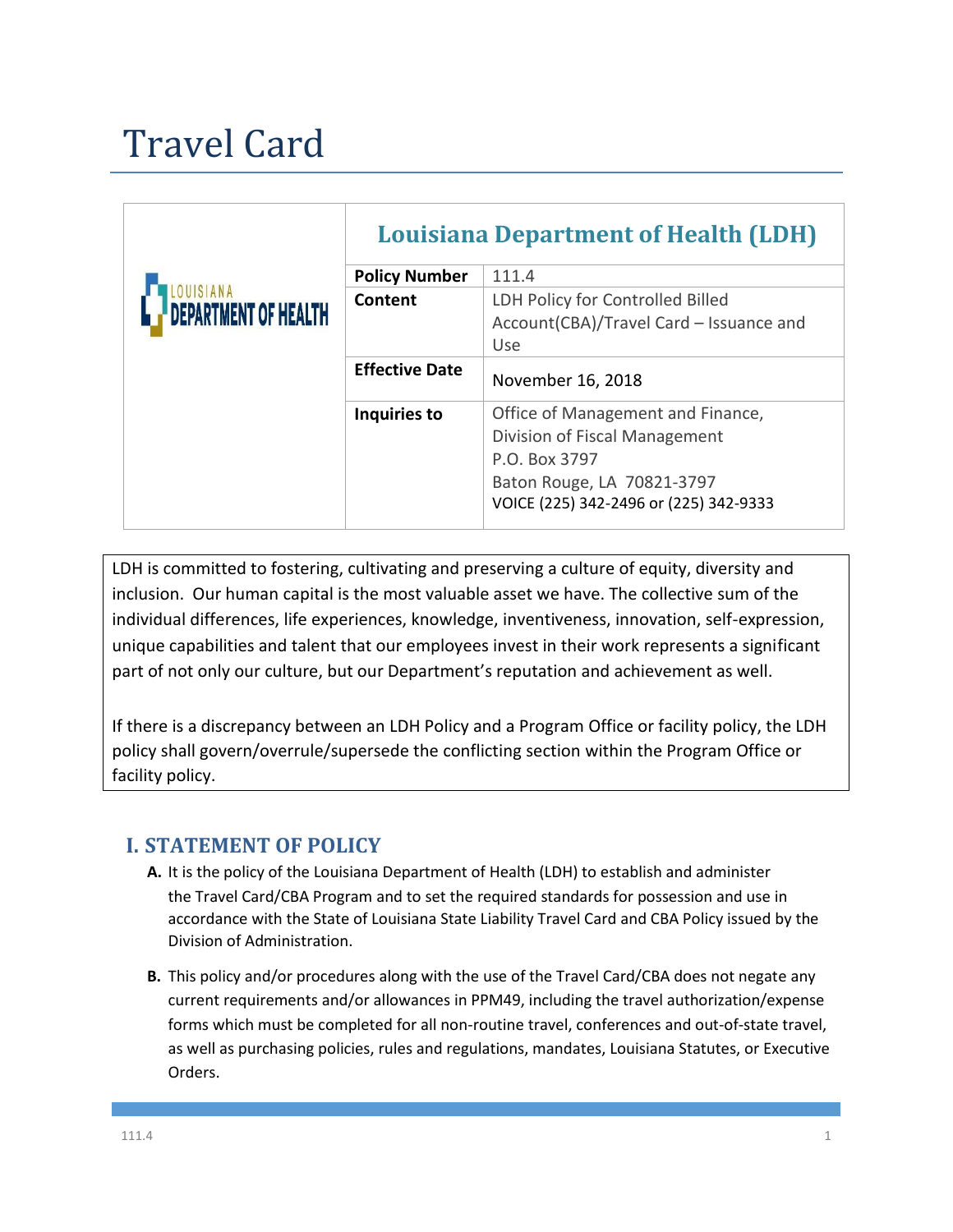**C.** Cardholders, approvers, program administrators, programs users, supervisors, approving officials, auditors or anyone associated with the card program who knowingly, or through willful neglect fails to comply with all travel laws, policies, rules and regulations, mandates, statutes, executive orders, state and agency card program policies and procedures and/or PPM49 as applicable may be subject to suspension or termination of account privileges or other disciplinary action, up to and including criminal prosecution to the fullest extent of the law. The Office of State Travel reserves the right to withdraw any authority or delegated approval due to non-compliance with applicable laws, rules, regulations, mandates, policies, and procedures.

## **II. PURPOSE**

- **A.** The State Liability Travel Card/CBA is a tool used to assist employees in paying for specific, higher cost travel expenses incurred during travel for official state business only and not for agency related purchases.
- **B.** The Travel/CBA card is a Visa card issued by Bank of America for the State of Louisiana. The CBA account is a controlled billing account also known as Cardless Account or Ghost Account. The Travel Card/CBA enables employees to purchase travel related accommodations/services with the convenience of a credit card to offset allowable official state business travel expenses in accordance with PPM49 while providing management with a means of maintaining control over those expenses.
- **C.** The use of this card will improve efficiency and effectiveness by forming one source of payment while reducing the need for cash advances and reimbursements. State Agencies are mandated to use a state issued card for all high dollar travel expenses, including but not limited to registrations, lodging, airfare, and vehicle rentals.

# **III. CONDITIONS OF PARTICIPATION**

- **A.** No employee may qualify for a State Liability Travel Card if their State of Louisiana Travel Individual Liability account has been revoked due to charge-off and/or non-payment. Once their account has been paid in full, the employee may qualify for the State Liability Travel Card.
- **B.** Employees who travel frequently and incur specific, higher cost travel expenses on a recurring basis may be issued a card. Each request will be considered on a case-by-case basis. Employees using the Travel Card must comply with current travel laws, polices, rules and regulations, mandates, statutes, executive orders State Liability Travel Card and CBA Policy and PPM49 as well as all agency internal policies and procedures as applicable.
- **C.** All Travel Card accountholders must sign the State of Louisiana State Liability Travel Card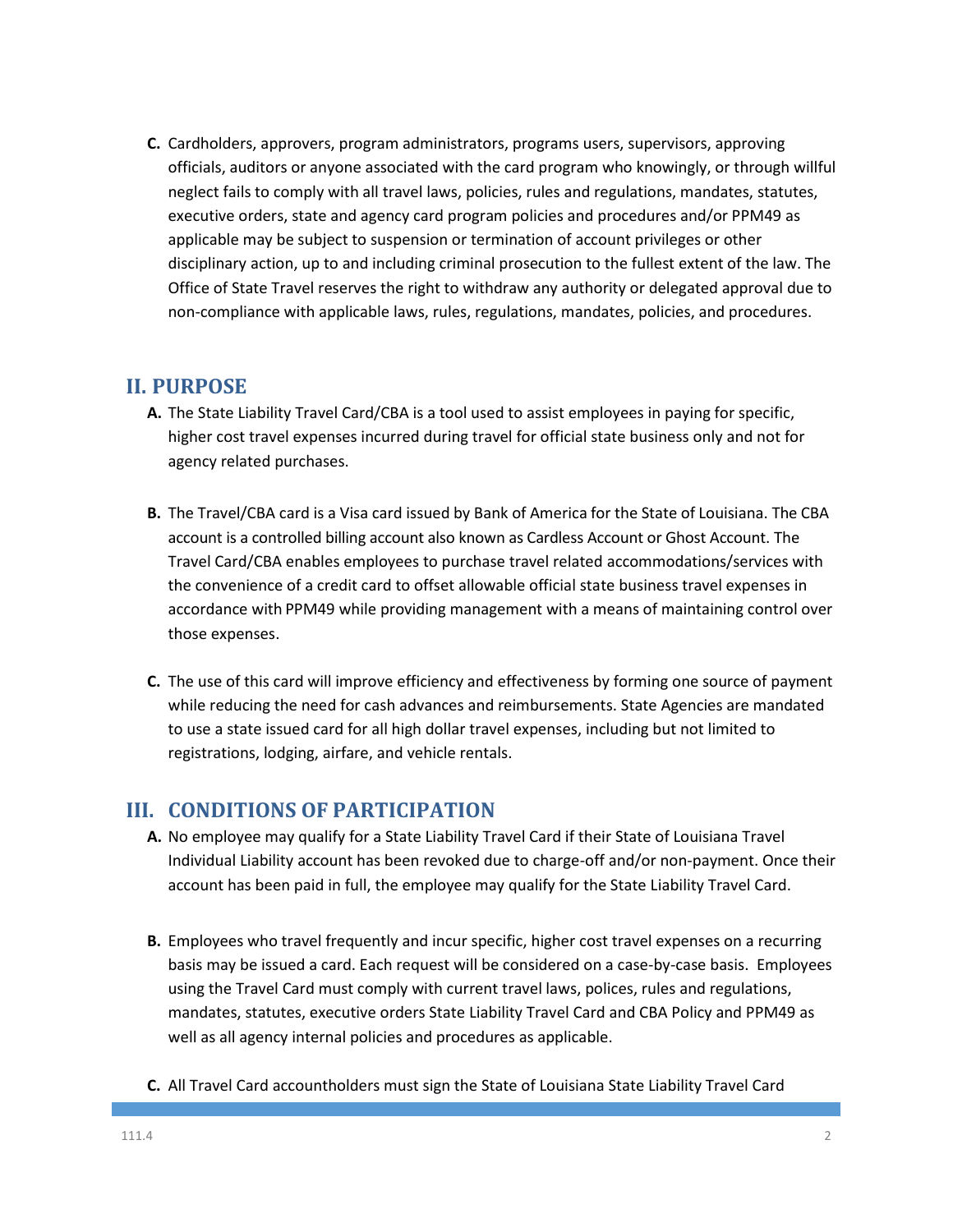Program Accountholder Agreement Form acknowledging and outlining the accountholder's responsibility under the program.

- **D.** All program participants, i.e. program administrators, cardholders, CBA accountholder/authorizer and cardholder approvers, are required to complete the following on an annual basis in order to receive a new travel card, renew a travel card, or remain a CBA administrator, CBA cardholder or CBA approver:
	- a. Online certification class and receive a passing grade of at least 90
	- b. Internal agency training
	- c. Sign the most current State of Louisiana Corporate Liability Travel Card Program Annual Agreement Forms. Original forms **must** be given to the Program Administrator.
	- d. Sign the Policy Acknowledgment Form and submit the original to the Program Administrator.
- **E.** An accountholder/cardholder's approver must be a supervisor of the Cardholder who is at least one pay grade level higher than the account holder/cardholder. The Approver must be the most logical supervisor who would be most familiar with the Travel Card/CBA account holders and appropriate business needs for the account holder/cardholder's transactions.
- **F.** Failure to comply with the requirements for participation in the Travel Card and CBA Program may result in the employee's removal from the Travel Card/CBA Program.
- **G.** Cardholders must be approved by appropriate agency authority and distributed only to frequent purchasers/travelers, based on the request of a supervisor, manager or department head, not as an automatic process upon hiring.

### **IV. DEFINITIONS AND ACRONOYMS**

For the purpose of this policy, the following words or phrases shall have the following meanings:

- **A. Accountholder/ Cardholder:** An employee that has been issued a Travel Card or account holder/authorized user of the CBA.
- **B. Agreement Form:** A form signed by a program administrator, cardholder and cardholder approver, annually, that acknowledges they have received required training from the agency, completed the state's certification requirement, and received a passing score of at least 90.
- **C. Approver:** the cardholder's supervisor or the most logical supervisor that is at least one level higher, which would be most familiar with the business case and appropriate business needs for the cardholder's transaction and is responsible for approving transactions on-line and signs both the cardholder's billing cycle log and monthly statement.
- **D. Billing Cycle Purchase Log (BCPL):** Printed from the Bank of America's Works Workflow System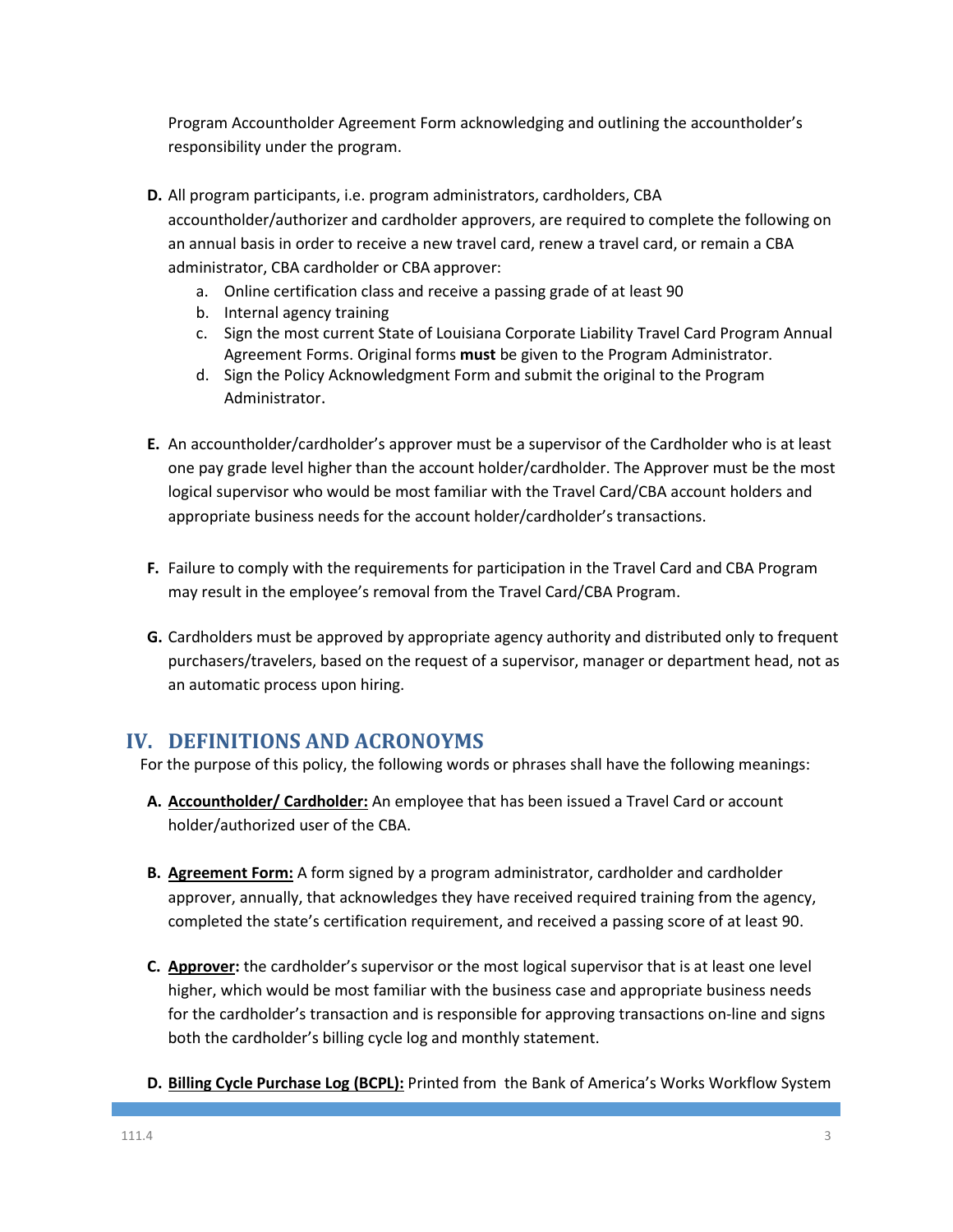and used to reconcile all transactions charged to a travel card or a CBA for purchases/services charged during the billing cycle. The transactions listed on this log are matched to the paper billing statement received from the bank and to the receipts received from the travelers. The billing statement, billing cycle Purchase Log, the Hotel Planner confirmation notices and the receipts must be turned into the Office of Management and Finance – Travel Section no later than the 18th of each month. *Failure to turn in your monthly submittal will result in the suspension of the Travel Card/CBA.*

- **E. Card Misuse:** Use of the card for legitimate purchases but for goods or services that are prohibited by State or internal policy (e.g., purchases for fuel for a State Vehicle when the agency participates in the Statewide Fuel Card Program).
- **F. Cardholder:** A State of Louisiana employee whose name appears on the Travel Card or the person who has been assigned by the agency as the accountholder/authorizer for the CBA and is given authority to make purchases within preset limits on behalf of the agency.
- **G. Controlled Billed Account (CBA):** A credit account issued in an agency's name (no plastic card issued). These accounts are direct liabilities of the State and are paid by each agency. CBA accounts are controlled through an authorized approver(s) to provide means to purchase any allowed transactions/services permitted in this policy. Please note that the traveler needs to ensure that the actual plastic card is not necessary to pay for an expense, as there is no card issued for a CBA. CBA's are issued in the Agency's name only with each account assigned to a single individual.
- **H. Cycle:** The period of time between billings. For example, the State of Louisiana Travel Card closing period ends at midnight on the  $8<sup>th</sup>$  of each month. Synonymous with "billing cycle".
- **I. Cycle Limit:** Maximum spending (dollar) limit a Travel Card/CBA is authorized to charge in a billing cycle. These limits must reflect the individual's or agency's travel patterns. There are preventative controls and, as such, sound judgement should be exercised when establishing a card's credit limit.
- **J. Default Coding**: Agency specific accounting codes assigned to an individual cardholder's transaction.
- **K. Department Head:** The department head as defined by the Office of State Travel is the Secretary of the Agency.
- **L. Disputed Item:** Any transaction that was double charged, charged an inaccurate amount, or charged without corresponding goods or services by the individual cardholder.
- **M.Export File:** Data that pushes from Bank of America Works into ISIS/LEO or other applicable accounting system which imports to the agency's financial system to create the voucher for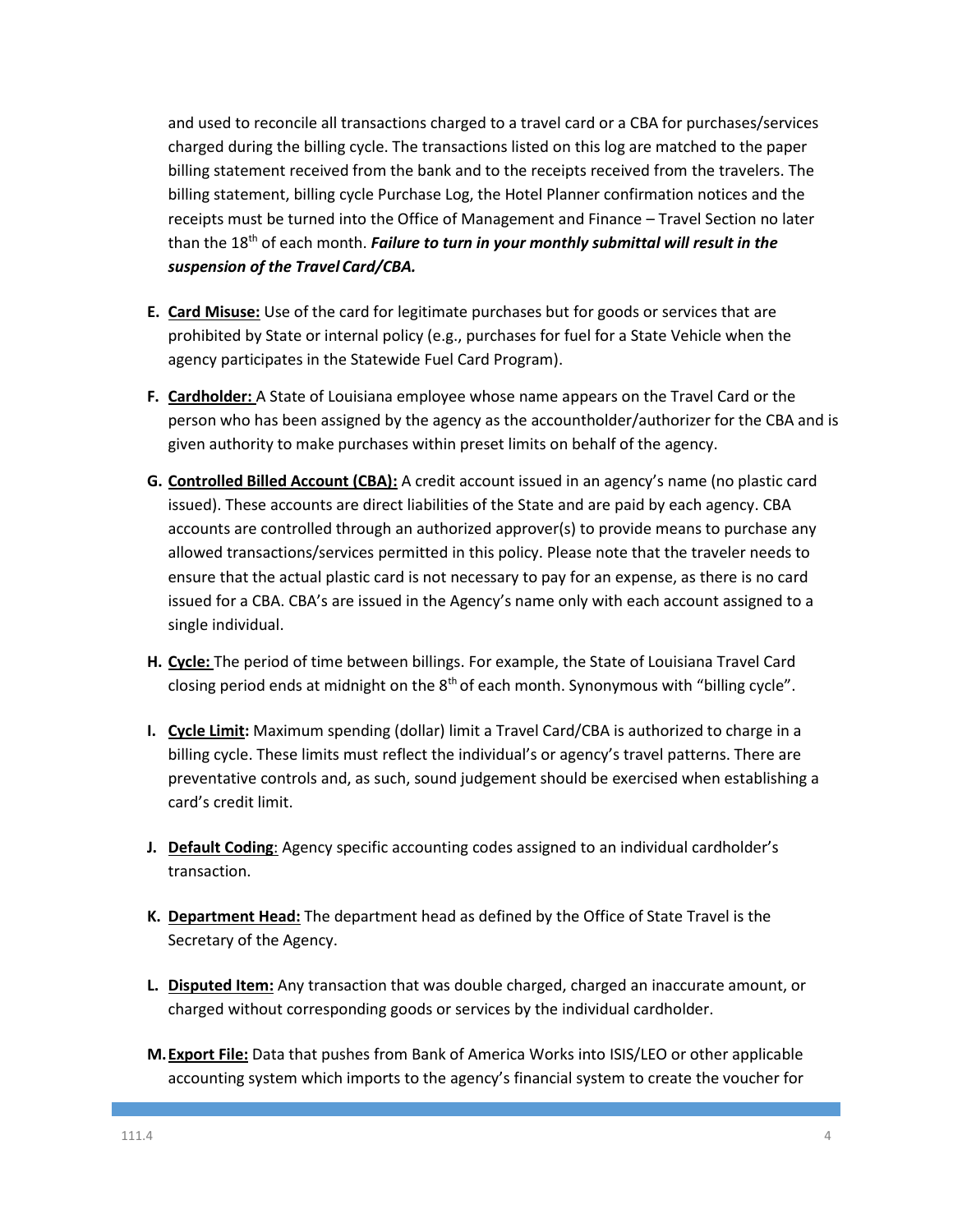Bank of America payments.

- **N. Fraud Purchases:** Any use of the Travel Card/CBA which is determined to be an intentional attempt to defraud the state for personal gain or for the personal gain of others.
- **O. High Cost Expenditures:** These expenses are defined by the Division of Administration as all airfare, lodging, vehicle rentals and registrations. All High Cost Expenditures **must** be placed on the Travel Card or CBA programs unless prior approval is granted from the Commissioner of Administration.
- **P. Incidental Expense:** Expenses incurred while traveling on official state business, which are not allowed on the state liability Travel Card. Incidentals include, but are not limited to, meals; fees and tips to (porters, baggage carriers, bellhops, hotel maids); transportation between places of lodging/airport such as taxi; phone calls and any other expense not allowed in the State Liability Travel Card and CBA Policy.
- **Q. IntelliLink:** Visa's web-based auditing tool which is used to assist with monitoring and managing the agency's card program usage to ensure that card use conforms to all policies and procedures.
- **R. Merchant:** A business or other organization that may provide goods or services to a customer. Synonymous with "supplier" or "vendor".
- **S. Merchant Category Code (MCC):** Standard code the credit card industry uses to categorize merchants based on the type of goods or services provided by the merchant. A merchant is assigned a MCC Code by the acquiring bank.
- **T.Non-Approved Purchase:** A purchase made by an accountholder for which payment by the state is unapproved. A non-approved purchase differs from a fraud purchase in that it is a nonintentional misuse of the Travel Card/CBA with no intent to deceive the agency for personal gain or for the personal gain of others.
- **U. Personal Purchases:** Non-work related goods or services purchased solely for the benefit of the cardholder, the cardholder's family, or other individual(s).
- **V. Policy and Procedure Memorandum 49 (PPM49):** The state's general travel regulations [\(https://www.doa.la.gov/pages/osp/travel/TravelPolicy.aspx\)](https://www.doa.la.gov/pages/osp/travel/TravelPolicy.aspx). These regulations apply to all state departments, boards and commissions created by the legislature or executive order and operating from funds appropriated, dedicated, or self-sustaining; federal funds, or funds generated from other source.
- **W.Program Administrator:** Person responsible for administering and managing the State Travel Card Program at the Agency level and acts as the main contact between LDH, State Travel Office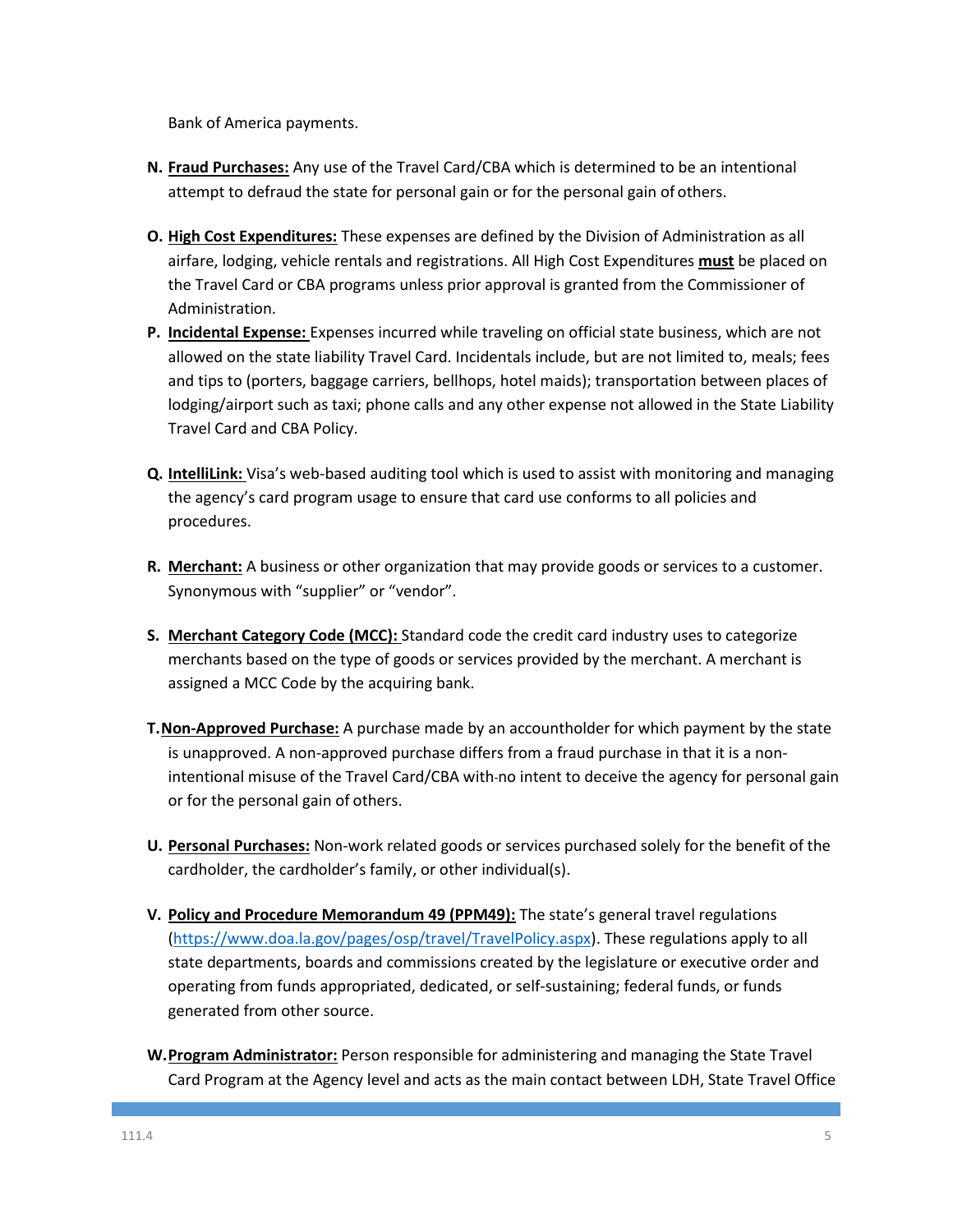and the issuing bank.

- **X. Receipt**: A merchant-produced original document that records the relevant details for each item purchased including quantities, amounts, a description of what was purchased, the total charge amount and the merchant's name and address (e.g. sales receipt, original invoice, packing slip, credit receipt, etc.) This must match the online transaction amount and be matched to any other related documentation regarding the transaction.
- **Y. Secondary Approver:** The Secondary Approver shall act as the relief or backup for the Approver in the event the Approver is unable to perform his or her responsibilities. The Secondary Approver must comply with all the duties and responsibilities of theApprover.
- **Z. Single Purchase Limit (SPL):** The maximum spending (dollar) limit a Travel Card is authorized to charge in a single purchase. The SPL limit may be up to \$5,000; however, this limit should reflect the individual's purchasing patterns. They are preventative controls and, as such, sound judgement should be exercised when establishing a card's credit limit. Purchases shall not be split with the intent of and for the purpose of evading the Travel Card single purchase limit set for the account holder.
- **AA. Split Purchase:** A practice whereby one or more cardholders or suppliers split a purchase into two or more transactions and/or purchase orders to circumvent either Single Transaction Limits or bid requirements. This is prohibited by the Statewide Travel Card Policy.
- **BB. Transaction:** A single purchase. A credit also constitutes a transaction.
- **CC. Transaction Documentation:** All documents pertaining to a transaction. The documentation is used for reconciliation at the end of the billing cycle and is to be retained with the monthly reconciliation documentation for review and audit purposes. Examples of transaction documentation include, but are not limited to: itemized purchase receipts/invoices, receiving documents, credits, disputes, written approvals, and airline exception justifications/approvals, travel authorizations/expense forms, conference lodging rate page, etc. All documentation **must** be scanned into the Works Workflow system and attached to the corresponding transaction.
- **DD. Travel Authorization (TA)**: All non-routine travel must be authorized with prior approvals in writing by the head of the department, board, commission, or their designee, from whose funds the traveler is paid.
- **EE. Travel Card (T-Card):** A credit account issued in an employee's name. This account is a direct liability of the State and is paid by each agency. Travel Card accounts are a tool used to assist the employee in paying for specific, higher cost travel expenses incurred during travel for official state business only.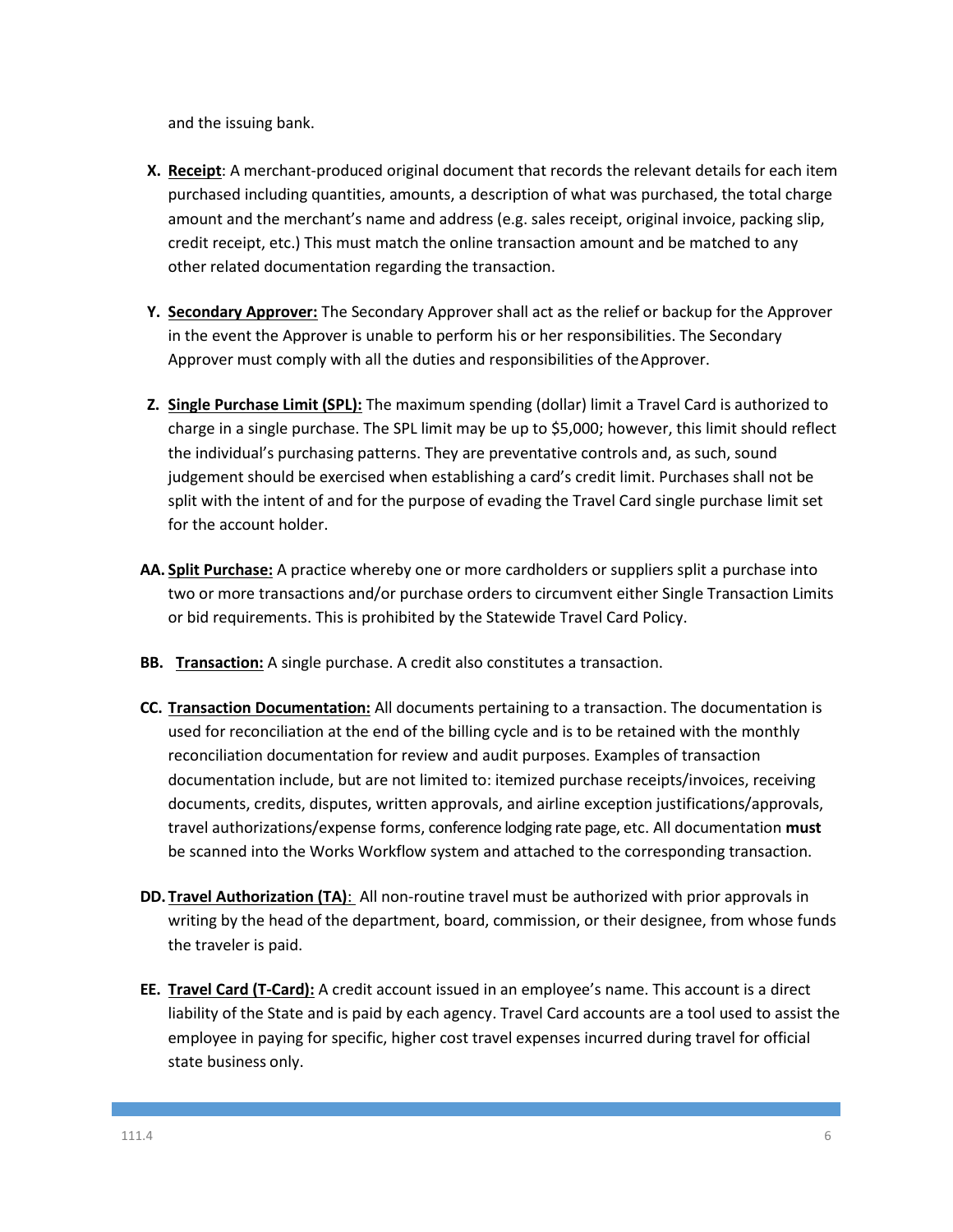- **FF. Works:** Bank of America's web-based system used for program maintenance, card/CBA issuing/suspension/cancellation and reporting.
- **GG.Works Workflow:** Bank of America's online system that includes user profiles and transaction workflow. For ISIS and LaGov interfaced agencies, transactions are coded and interfaced to the ISIS/LaGov systems for payment monthly.

# **V. ROLES AND RESPONSIBILITIES**

#### **A. Office of State Travel**

- 1. The Office of State Travel will approve LDH's participation in the program along with identifying the allowable Merchant Category Codes (MCC) and their limits.
- 2. The State Program Administrator oversees the Statewide Travel Program and serves as a liaison between the LDH Program Administrators to address **ALL** issues and changes necessary to the overall Travel Card program and coordinates any changes with Bank of America.

#### **B. Department Head (LDH Secretary)**

- 1. The Department Head is responsible for all Travel Card Activity of the Agency and that the program is in compliance with all requirements and will be responsible for designating the Agency Travel Card Program Administrators.
- 2. Any changes to LDH Travel Card Program Administrators and/or Department Head shall be submitted to the State Program Administrator in writing immediately upon any changes, on the State Purchasing Card Program Administrator Change form located at the link below:

<https://www.doa.la.gov/osp/Travel/forms/ProgramAdministratorForm.pdf> and signed by the Agency's Department Head. The completed form should be emailed, faxed or mailed to the State Travel Card Program Administrator. The State Travel Card Administrator will forward the changes to the Issuing Bank.

#### **C. Appointing Authority (Statutory or Delegated)**

- 1. Approves/Denies requests for travel cards and CBAs.
- 2. Reviews and approves changes made to the CBA.
- 3. Ensures that the Approver is at least one Supervisory level above the Cardholder.

#### **D. Internal Audit**

1. LDH Internal Audit should include the activities of the State Liability Travel Card and CBA Program in the internal audit annual risk assessment. If the activities of the CBA/Travel Card Program are deemed high risk, Internal Audit should address this area of high risk like others identified within LDH and be included in the development of annual audit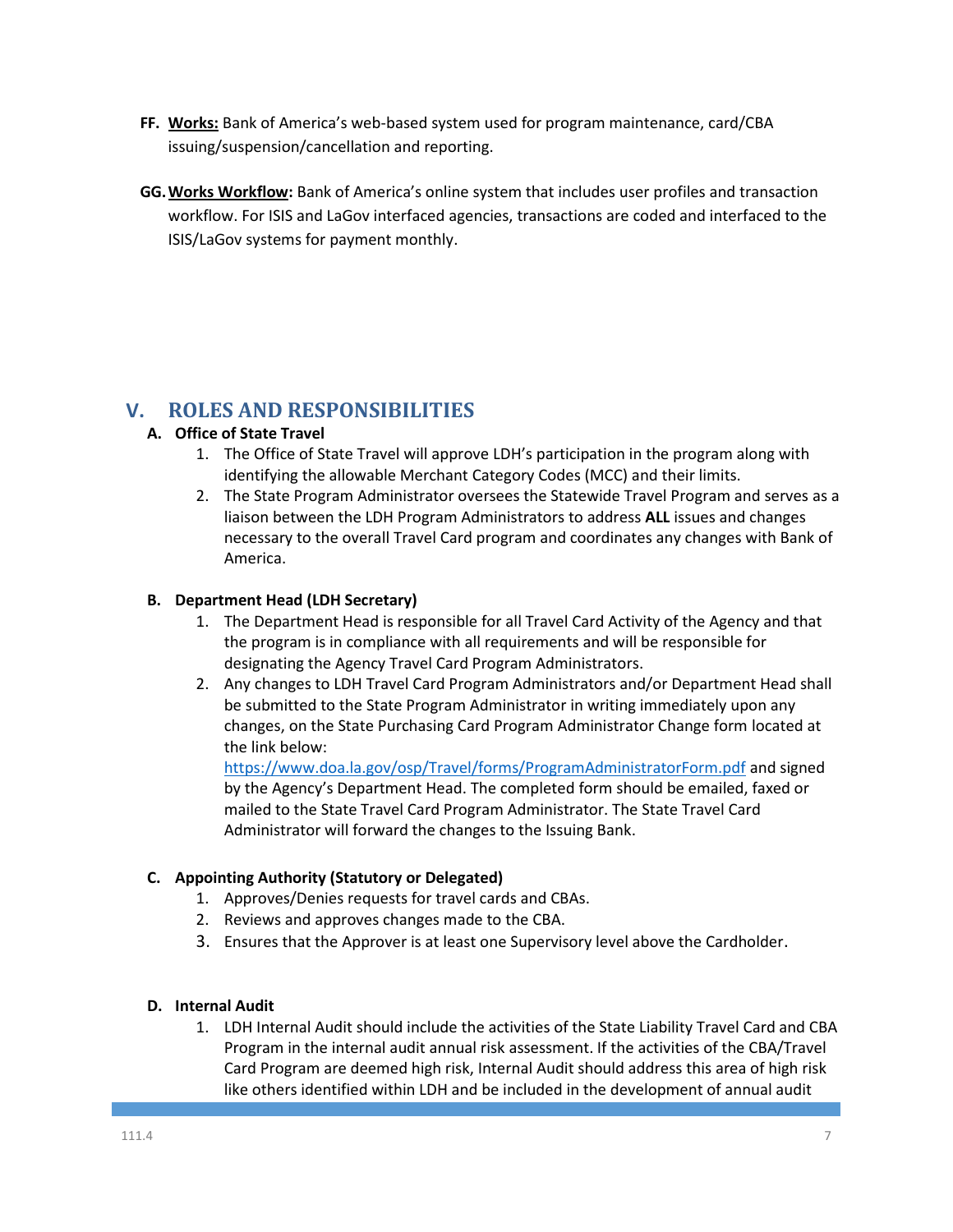plans and work schedules. The Office of State Travel encourages an audit of the CBA/Travel Card program be performed at least once every three years.

- 2. Upon initiating an audit of the CBA/Travel Card activities, internal audit should notify the Office of State Travel via email. The Office of State Travel shall be provided a copy of all completed audits on the CBA/Travel Card Program.
- **E. Travel Card/CBA Program Administrator – Division of Fiscal Management – Payment Management Administrator** (hereinafter referred to as Program Administrator) LDH Program Administrators serve as the main point-of-contact for all card program personnel and serves as a liaison between LDH, the Office of State Travel and the issuing bank. LDH's Program Administrators are responsible for coordinating, monitoring and overseeing the agency's Travel Card Program, ensuring that key controls are in place and are operating as designed. It is mandated that LDH have at a minimum both a Primary and Secondary Program Administrator. Any or all of the following administrative responsibilities may be delegated to another individual, however, any person with any administrative roles may not possess a card.

LDH Program Administrators or agency designee must fulfill responsibilities in the following areas:

- 1. Receives completed requests for Travel Card/CBA.
- 2. Approves/Denies requests for Travel Card/CBA.
- 3. Maintains list of all agency account holders' names.
- 4. Trains accountholders on all duties and responsibilities associated with possession/use of a State Liability Travel Card/CBA.
- 5. Educates accountholders on sales tax requirements.
- 6. Educates accountholders on process of reporting a card lost or stolen and/or fraudulent activity.
- 7. Enters online requests for cards.
- 8. Monitors inactive accountholder accounts.
- 9. Cancels cards on terminated employees.
- 10. Receives and processes change requests.
- 11. Sets card limits for single, daily, and/or cycle transactions.
- 12. Reduces accountholder limits to \$1 during an extended leave of absence and/or until accountholder returns.
- 13. Ensure secondary approver is in place that is knowledgeable of the business needs for the travel accounts during an extended leave of absence for an approver.
- 14. Determines and assigns approved merchant category codes.
- 15. Monitors purchases for adherence to proper travel procedures.
- 16. Convenience Fees should only be considered if it is deemed a necessary expense and the Program Administrator has had an opportunity to review the appropriateness of the fee prior to the transaction. Many suppliers charge fees that are not in compliance with Visa regulations and would therefore, not be an allowable charge. It is the responsibility, therefore, of LDH to ensure that these fees are not only allowed by VISA regulations but also in the best interest of the State. Prior to processing any transactions that include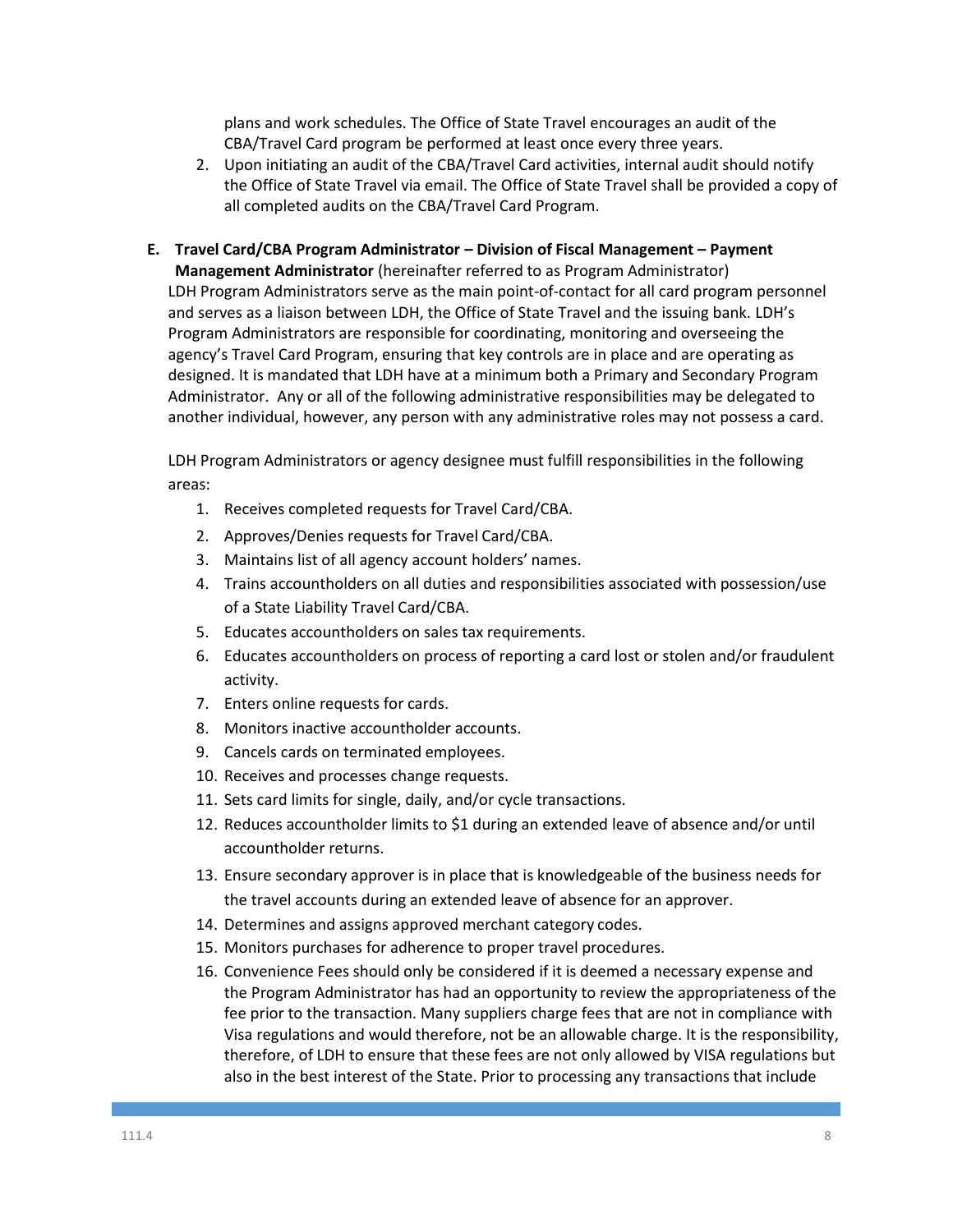convenience fees, the Cardholder must consult with the Program Administrator to discuss the appropriateness of the additional fee. The Cardholder must submit their request in writing justifying the need to make the purchase with their Travel Card and the Program Administrator will then determine if the convenience fee complies with Visa regulations and is in the best interest of the State. Only then will the convenience fee be allowable.

- 17. Runs Billing Cycle Purchase Log and reviews for accuracy before transactions are retrieved to create billing file (P4 documents).
- 18. Reconciles Billing Cycle Purchase Log to electronic payment (P4 documents) to ensure all accountholders and approvers have allocated all transactions from the default accounting codes to the proper accounting codes using the Works Workflow system.
- 19. Sets up default account information in Works.
- 20. Oversees and/or maintains file on statements and documentation.
- 21. Reviews/audits travel expense forms and documentation of statements, ensuring prompt reconciliation of periodic statements.
- 22. Clears charges and credits from travel card clearing organization code if it is determined that an incorrect code was assigned to a card.
- 23. Establishes and enforces personnel policies to discipline employees in the event of abuse or failure to comply with established guidelines.
- 24. Runs the following mandatory audit reports monthly: Card Decline Report, Card Status Report, Activity in Closed/Suspend Account, Airline Incidentals, Hotel Incidentals, Noncontracted Car Rental Company Rule, Single Transactions Exceeding \$5,000, and Allowed MCC – Food and Alcohol. These reports are used as a tool to assist the Program Administrator with determining which accountholders may need a refresher training course, counseling from a Supervisor, and/or cancellation of card, as well as to determine possible changes to accountholder limits, profiles, and MCC groups.
- 25. When notified by the Approver that the Cardholder is exiting the agency or the Cardholder is going to be replaced, ensures that a new Cardholder has been assigned and all the necessary documentation has been received by the Program Administrator.
- 26. When notified by the Cardholder that the Approver is exiting the agency or the Approver is going to be replaced, ensures that a new Approver has been assigned and all the necessary documentation has been received by the Program Administrator.
- 27. Annually completes the Administrator Agreement form Travel Card (Attachment D), Policy Acknowledgment Form (Attachment I), obtains annual Program Administrator certification through the state's online certification training program by receiving a passing grade of at least90 and submit proof of completion for all.
- 28. Maintains all annual cardholder approver reviews.
- 29. Submits justification provided by the cardholder to the Office of State Travel for their approval, for all dormant cards that are deemed necessary by the agency.
- 30. Keeps informed of program updates distributed by the Office of State Travel, as they are sent as an email and posted to the Office of State Travel website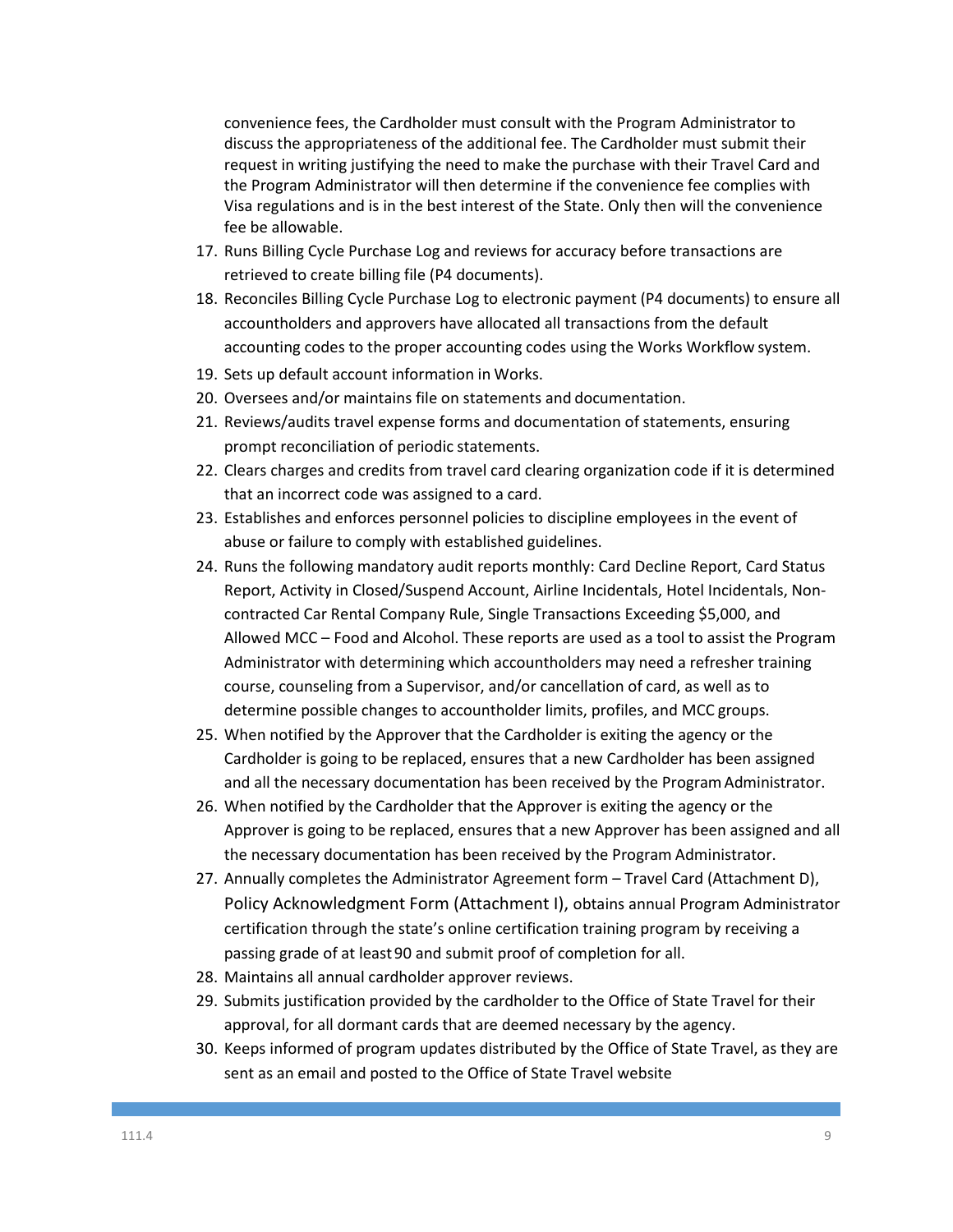[http://www.doa.la.gov/Pages/osp/Travel/CorpTravCard.aspx.](http://www.doa.la.gov/Pages/osp/Travel/CorpTravCard.aspx) Disseminating all information to the Department Head, cardholders, CBA accountholders/authorizers, approvers and any other agency personal as deem appropriate.

- 31. Maintains the annual, original signed agreement form for the State of Louisiana Corporate Liability Travel Card Program for all participants of the Travel Card Program. A copy of the signed agreement along with the state and agency policies, or a link to all policies, current purchasing policies, rules and regulations, mandates, Louisiana Statutes, Executive Orders, State Liability Travel Card and CBA Policy, internal agency policies and procedures and/or PPM49 as applicable, shall be provided to the program participant.
- 32. Maintains copies of the annual online LEO Certification for all program participants. Provides the State Travel Card Program Administrator written notice immediately of any changes in status to LDH Travel Card Program Administrators.
- 33. Communicates all program and policy changes to all program participants.
- 34. Collaborates with the agency's department head to develop and maintain the agency's Travel Card/CBA account policy and procedures to address policy areas unique to the state agency or that are not covered by the Statewide Policy.
- 35. Reviews LDH's Travel Card/CBA account procedures at least annually to ensure compliance with all purchasing policies, rules and regulations, statues, executive orders, mandates and PPM49 as applicable.
- 36. Works with management to identify job titles or positions that require a Travel Card.
- 37. Develops internal procedures for requesting new cards and/or changes to existing cards (i.e. change in spending limits).
- 38. Works with management to determine appropriate cardholder spending limits based on budget restrictions, job requirements, historical spending patterns, and overall procurement practices.
- 39. Monitors the issuance of cards, ensuring prompt reconciliation of statements.
- 40. Along with the cardholder's supervisor/approving official, evaluates cardholder spending limits against actual usage annually and terminates cards that show consistently low usage or have been dormant for one year.
- 41. Issues secure user ID's for each cardholder, approver, CBA administrator, accountant, auditors and agency program administrators in all Works applications once the online system is implemented.
- 42. Request cards, set up users in Works and perform maintenance necessary for agency cardholders.
- 43. Ensures that all program participants' job title is listed in the Nickname Field in Works.
- 44. Terminates a cardholder's status as a cardholder and canceling Travel Cards through Works. Immediately informs the State Travel Card Program Administrator of any misuse, abuse or fraudulent use of a Travel Card.
- 45. All transactions and original supporting documentation must be, at a minimum, audited monthly, by the Fiscal Section or the Program Administrator. To maintain segregation of duties, the program administrator or second reviewer(s) cannot be an approver or cardholder for transactions they have the responsibility of auditing.

#### **F. Approver**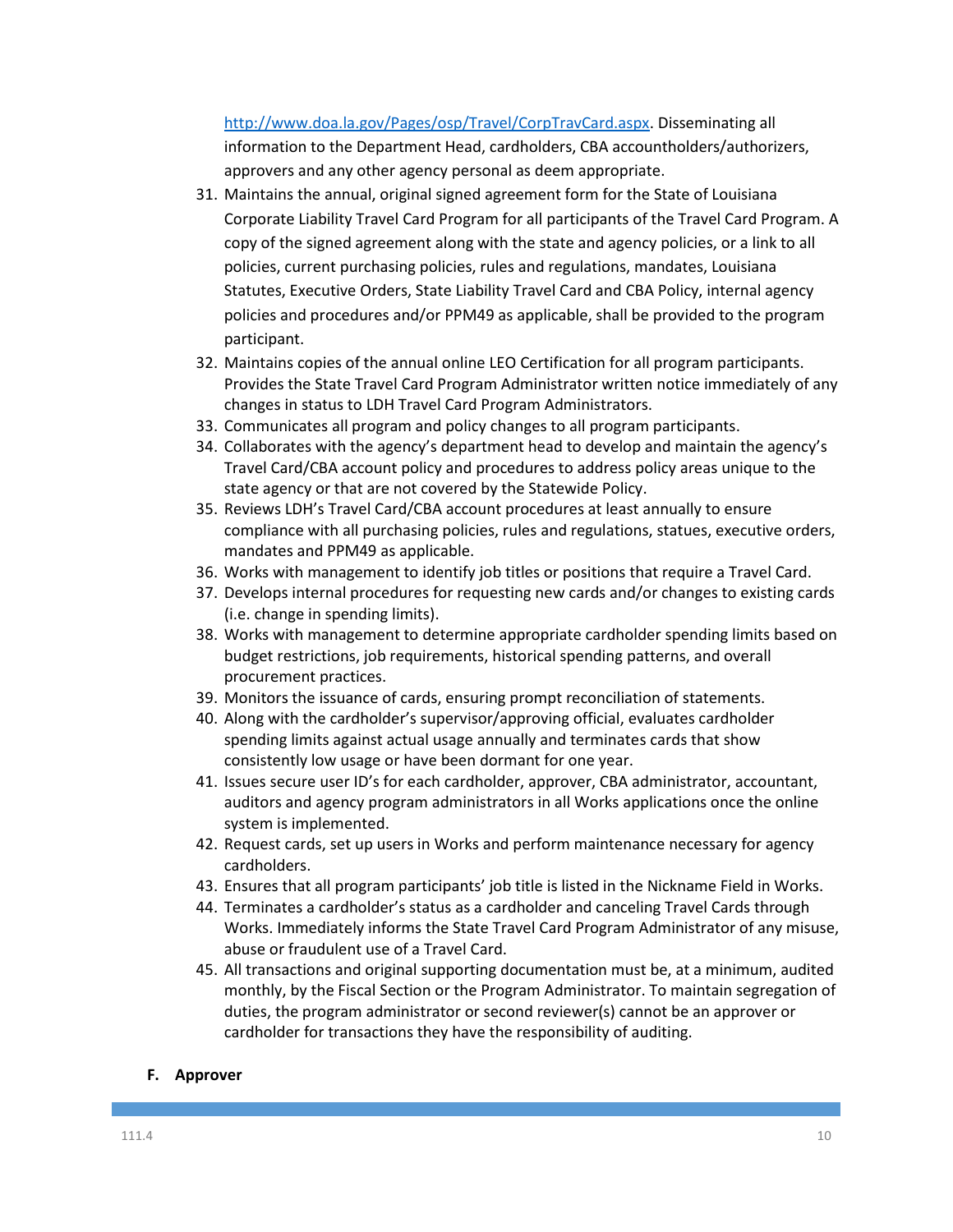The approver is the Agency employee who approves purchases made by the Accountholder/cardholder to which he or she is assigned. Approvers are limited to **twenty**  cardholders and must be the immediate supervisor or the person most familiar with the cardholder's business needs that is at least one pay grade level higher than the cardholder. By approving each Travel Card transaction, the approver exercises critical control by ensuring authorized and appropriate Travel Card use and correct allocation of expenses in accordance with all purchasing policies, rules and regulations, statues, executive orders, mandates, policies and PPM49 as applicable. No cardholder may approve his or her own Travel Card transactions. **The cardholder shall never be the final approver of his own monthly Travel Card log/online transactions.**

The approver has the following responsibilities:

- 1. Never approves his/her own monthly transactions.
- 2. Receives reconciliation of statements from all users in section.
- 3. Signs off on all transactions in the Works Workflow system by the designateddeadlines.
- 4. Obtains, reviews, and understands the PPM49, the State Liability Travel Card and CBA Policy and LDH's travel policies.
- 5. Must immediately report any fraud or misuse, whether actual, suspected or personal charges to the Program Administrator, agency head and other personnel/agencies as required. Approver will participate in any disciplinary action deemed appropriate and necessary.
- 6. Annually reviews CBA accountholders along with cardholder limits and ensures appropriate utilization.
- 7. Obtains, reviews, and understands the state and agency policies. Maintains knowledge of all applicable current purchasing policies, rules and regulations, mandates, Louisiana Statutes, Executive Orders, internal agency policies and procedures and/or PPM49 as applicable on use of the Travel Card. Keeps informed of program updates as sent from the agency program administrators or anyone else associated with the Travel Card program.
- 8. Annually completes both the state and internal LDH required training on policies and procedures and signs the Approver Agreement Form – Travel Card (Attachment C), Policy Acknowledgment Form (Attachment I) and obtains annual approver certification through the State's online certification training program by receiving a passing grade of at least 90, with original documentation given to agency program administrator and a copy kept on file with the approver. Proof of completion of internal agency training and all forms completed must be forwarded to the program administrator.
- 9. Along with the Program Administrator, completes an exit review, with the cardholder, of the cardholder's transactions, supporting documentation and receipts, as well as obtaining necessary signatures prior to departure including uploading backup documentation and receipts and signing off on all transactions in Works.
- 10. Ensures that the Travel Card is obtained from the employee upon separation, change in department/section or extended leave, and returns card to agency program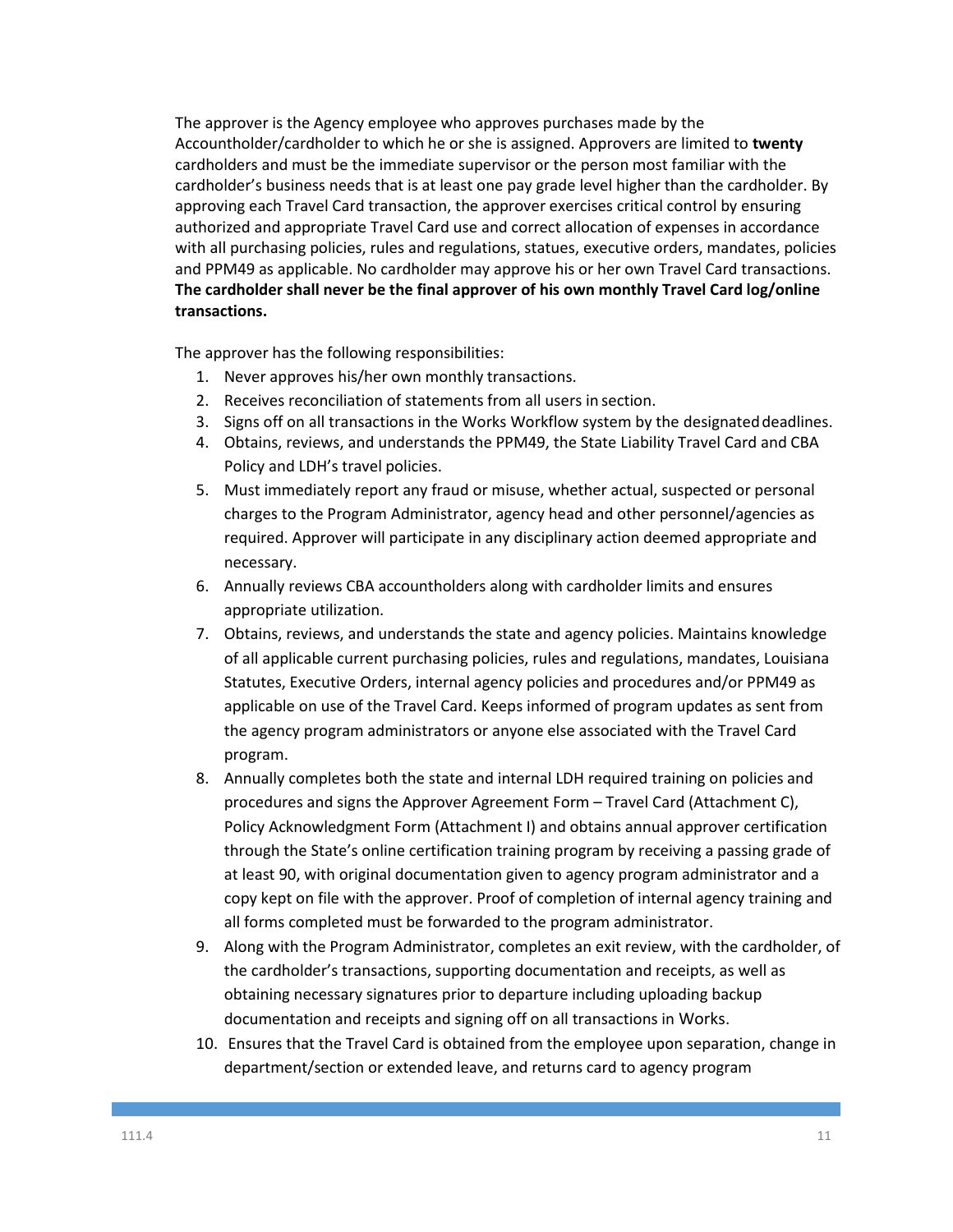administrator. Must review all current charges on the account and verify that all necessary supporting documentation and required signatures have been obtained. Ensures that agency program administrator makes necessary changes to cancel the card and to remove approver as the employee's approver and/or employee from the list of cardholders for which approver is responsible, once the cardholder has completed the exit interview.

- 11. Notifies the Program Administrator immediately when anticipating and/or prior to an extended leave of absence. Ensure that all transactions have been reconciled and signed by both the cardholder and approver. Types of extended leave include maternity leave, family medical leave, medical leave, military obligations, sabbaticals, etc.
- 12. In the event of extended leave for a CBA accountholder and/or approver, they are both responsible for notifying the Program Administrator to suspend the card, reducing the account availability to \$1.00.
- 13. Ensure that receipts and supporting documentation are in place to be uploaded. Make sure cardholder signs off on the transactions in Works and submits the monthly log immediately upon his/her return from their extended leave of absence in case it was not done so prior to the leave.
- 14. If cardholder doesn't return from extended leave, you will upload receipts in Works and notate why there is no cardholder signoff.
- 15. Ensures that either approver or the cardholder notifies the agency program administrator if card is lost, stolen or has fraudulent charges. Ensures the cardholder immediately notifies the bank as well.
- 16. Ensures each transaction, to the best of approver's knowledge:
	- a. Has an appropriate business purpose, is not for personal use, and fits the cardholder's business needs.
	- b. Is in compliance with all current purchasing policies, rules and regulations, mandates, Louisiana Statutes, Executive Orders, internal agency policies and procedures and/or PPM49 as applicable.
	- c. Includes an original receipt and complete supporting documentation, including a detailed line item description instead of a generic description such as "general merchandise".
	- d. Verify that receipt date, supporting documentation and documentation dates, along with the log dates, correspond with known business needs or trip allowances and dates, if applicable, and that travel has been approved.
	- e. All receipts and supporting documentation are scanned into Works Workflow, once implemented and tied to the appropriate transaction and reviewed against the original receipt and supporting documentation.
	- f. Is not a duplication of personal request and/or reimbursements for travel related expenses.
	- g. Does not include exempted sales tax.
	- h. Has been coded properly for payments as outlined in the agency policy and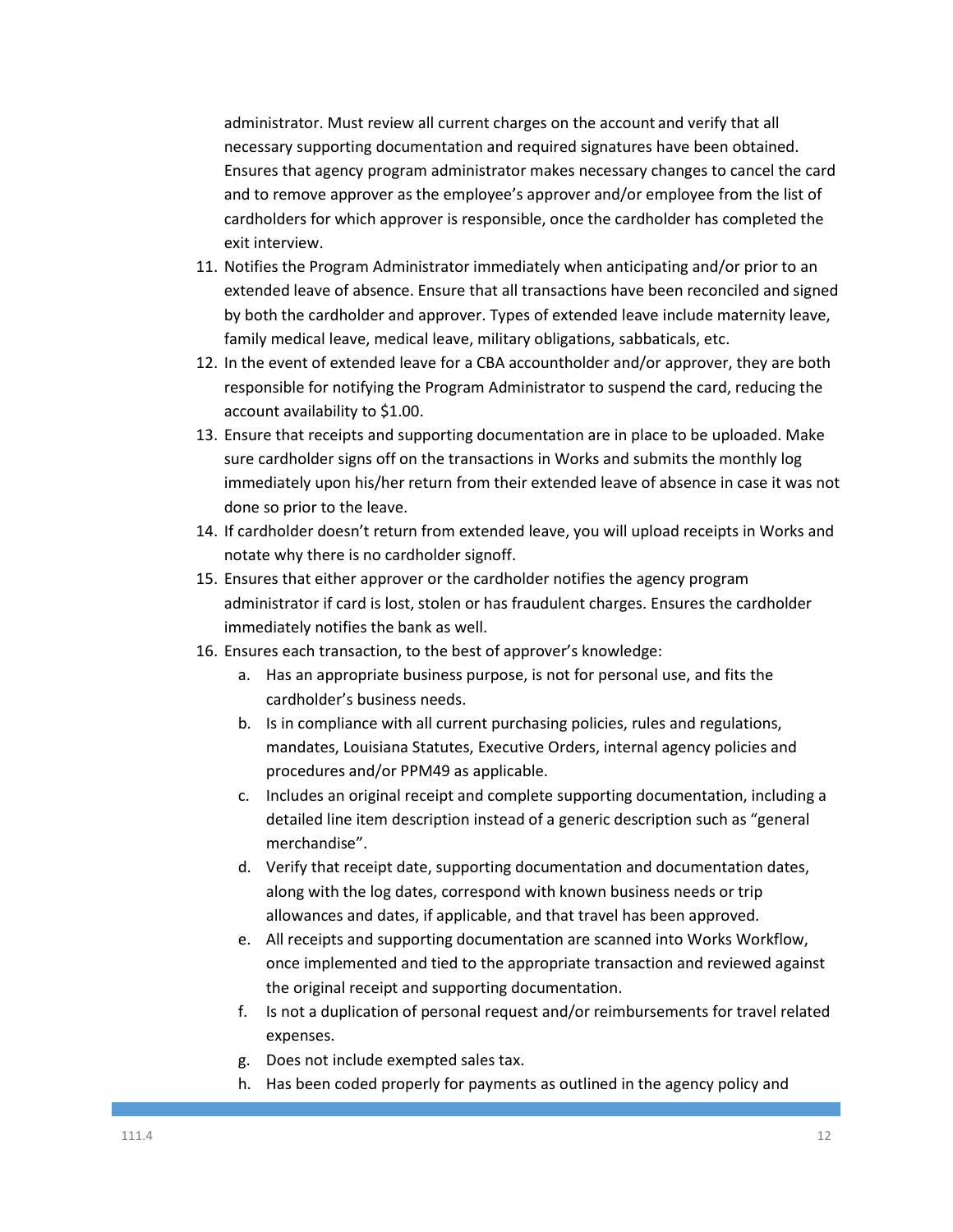procedures and as required in Works Workflow for ISIS and LaGov interface agencies. All documentation corresponds with the program cycle dates (which begin the  $9<sup>th</sup>$  of one month and ends the  $8<sup>th</sup>$  of the following month).

**\*\*NOTE\*\*:** It is the Approver's responsibility to verify the validity of each transaction, and that complete original documentation exists to support each purchase, service and/or credit, verifying that the purchases are for official state business, by reviewing both the original documentation and the attached documentation to each transaction in Works workflow.

- 17. The immediate supervisor/approver must review the information and original documentation entered and scanned into Workflow, and submitted by the cardholder prior to signing off on the transaction in Works. If the information is not correct, the Supervisor/Approver should flag the transaction and electronically return it to the Cardholder for additional information and/or correction.
- 18. All transactions must be approved in Works by the approver and not auto signed off. Works approver in Works must be the cardholder's supervisor that is at least one pay grade level higher and has a thorough knowledge of cardholder's job responsibilities and familiar with the business case and appropriate business needs for the cardholder's transactions in order to determine if purchases are job-related or otherwise authorized. A Supervisor/Approver's electronic approval certifies that the goods and/or services purchased are essential and necessary, appropriately budgeted for and are in compliance with all requirements herein.

**\*\*NOTE\*\*: The immediate supervisor/approver must sign off on all transactions in Works before the cardholder's monthly credit limit will refresh. Approval by the approver certifies that the documentation is acceptable for each transaction that it was for official state business, that it is in compliance with appropriate rules and regulations, etc., as mentioned above and that it has been reviewed and is approved.** 

**NOTE: When transactions are made for the approver of a CBA account, the transactions must be 100% reviewed and signed off by a third level reviewer. The approver must sign off on the transaction in Works and the monthly billing statement, however the original monthly log and billing statement must also be signed by the third level reviewer. Ensure that the Billing Cycle Purchase Log is completed by each cardholder. Both the log and original billing statement must be signed by both the approver and the cardholder. Both the cardholder and the approver must sign off electronically on every transaction in Works with no auto-sign off signatures before the Works Billing Cycle Log can be accepted as the signed log. Manual signatures are required on any electronic logs in which a transaction is missing either the cardholder or the approver's electronic signature. Original Billing statements must be signed by both the cardholder and the approver, electronic or**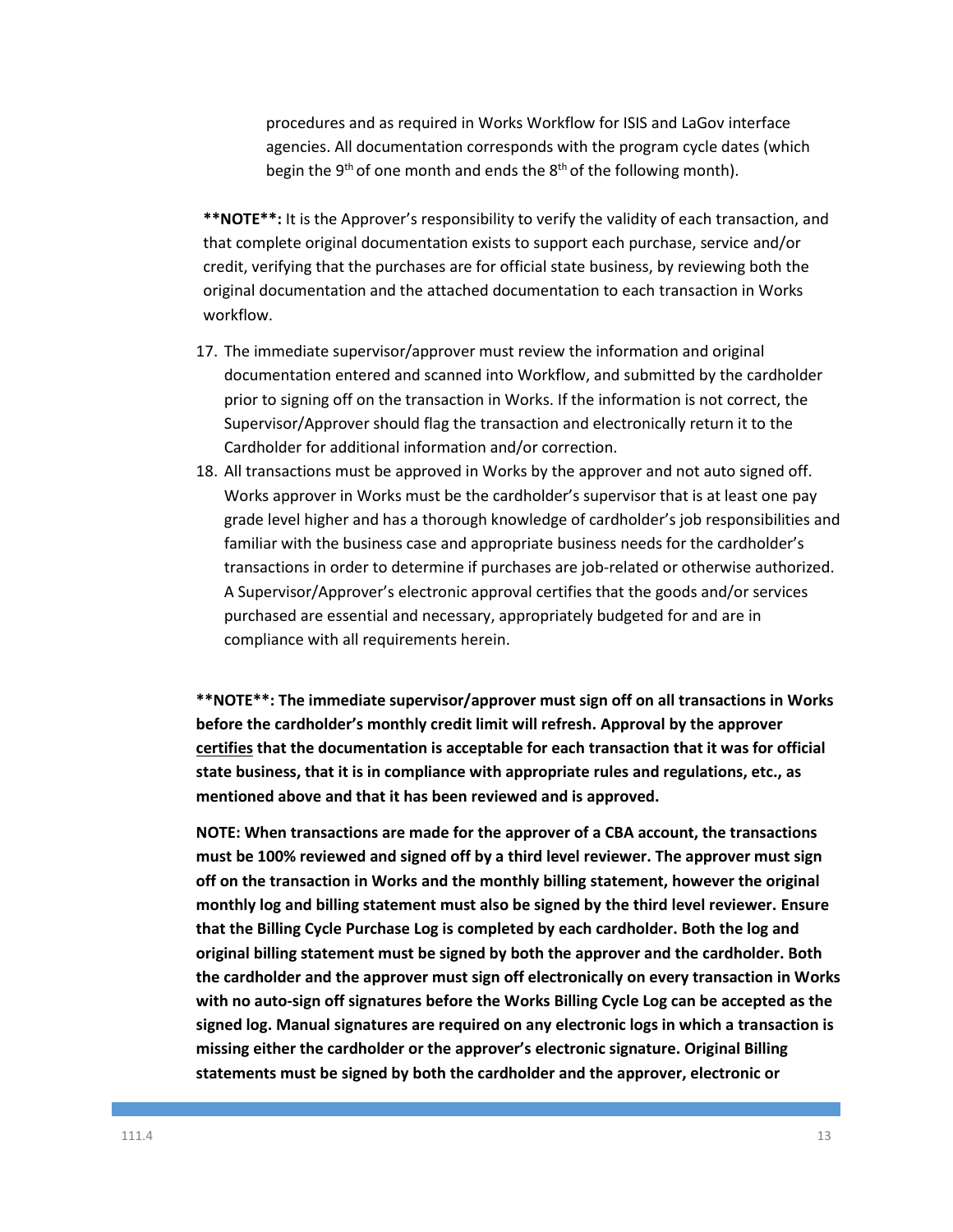**stamped signatures are not acceptable. The Billing Cycle Purchase Log, signed original monthly statement, by both the cardholder and the approver, along with any findings and justifications, must then be forwarded to the agency's fiscal office for review and maintenance of the file.** 

- 19. Reviews, at a minimum, annually, all cardholders which approver is designated as an approver along with profile limits to ensure appropriate utilization of the card and program intent. This will ensure that all cardholders limits, MCC Codes, etc., are working properly for the cardholder. If limits or codes are not allowing the cardholder to perform his duties, then the approver should contact the agency program administrator to make necessary adjustments.
- 20. Understands that failure to properly fulfill responsibilities as a Travel Card approver could result, at a minimum, in the following:
	- a. Written counseling which would be placed in employee file for a minimum of 12 months.
	- b. Consultation with agency program administrators, and possibly head of agency and internal audit section.
	- c. Disciplinary actions, up to and including termination of employment.
	- d. Legal actions, as allowed by the fullest extent of the law.
- 21. The cardholder approvers will forward all original supporting documentation along with original invoices, travel authorizations, receipts, Billing Cycle Purchase Log, the signed original statement, by both the cardholder and the approver, and any findings and justifications to the agency's fiscal office for review and maintenance of the files in accordance with record retention laws.

#### **G. Accountholder/Custodian**

All cardholders and CBA accountholders/authorizers must keep informed of program updates as sent from the agency program administrators or anyone associated with the program. Cardholders must have an understanding of current state purchasing policies, rules and regulations, mandates, Louisiana Statutes, Executive Orders, internal agency policies and procedures and/or PPM49 as applicable on use of the Travel Card.

Purchases should never be artificially divided to avoid the Travel Card policy limits. Cardholders are prohibited from splitting a transaction between two or more transactions in order to circumvent the Single Purchasing Limit (SPL) imposed on the card regardless of the amount of the SPL. Section 6 of the current Small Purchase Executive Order reads "In absence of a good faith business basis, no purchase or procurement shall be artificially divided within a cost center or its equivalent, to avoid the competitive process or the solicitation of competitive sealed bids".

- 1. Completes application for Travel Card/CBA and obtains necessary approvals.
- 2. Forwards card application to Program Administrator.
- 3. Signs Accountholder Agreement form and completes training prior to card issuance.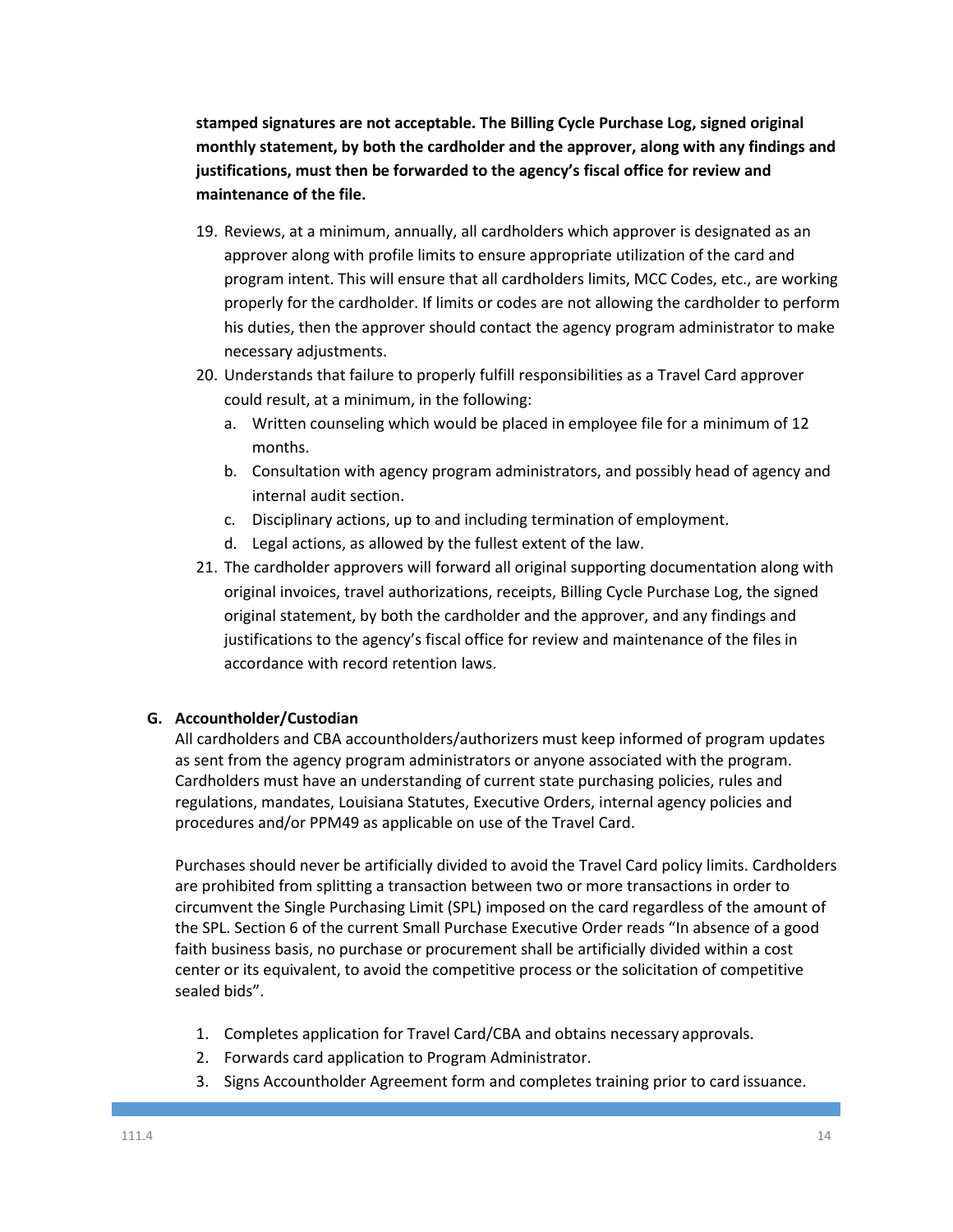- 4. Adheres to the policies and procedures regarding the use of the card.
- 5. Keeps card secure and under control at all times.
- 6. Reports lost, stolen or damaged cards and any fraudulent activity to Bank of America and Program Administrator. To report suspected fraudulent activity, Cardholder must immediately call Bank of America at 1-866-500-8262. To report a lost, stolen, or damaged card, Cardholder must call Bank of America at 1-888-449-2273.
- 7. Reports any recognized or suspected misuse of the Travel Card program to the agency Program Administrator and may anonymously report to the State of Louisiana Inspector General's Fraud and Abuse Hotline at 1-866-801-2549.
- 8. Ensures that the Travelers know they must present a personal credit card when checking into a hotel to cover any incidental expenses, which are not allowed when using the Travel Card to pay for hotel room charges. If incidentals are incurred during a business trip, traveler may seek reimbursement of allowable expenses through the LDH travel reimbursement policy and procedures.
- 9. State sales taxes should never be paid on purchases with a Travel Card/CBA, since the account is a state liability. The traveler should fill out a Sales Tax Exemption Certificate to present to a vendor. The certificates are located in the Forms section of the State Travel Office's webpage.
- 10. Convenience Fees should only be considered if it is deemed a necessary expense and the Program Administrator has had an opportunity to review the appropriateness of the fee prior to the transaction. Prior to processing any transactions that include convenience fees, the Cardholder must consult with the Program Administrator to discuss the appropriateness of the additional fee. The Cardholder must submit their request in writing justifying the need to make the purchase with their Travel Card and the Program Administrator will then determine if the convenience fee complies with Visa regulations and is in the best interest of the State. Only then will the convenience fee be allowable.
- 11. Submits all required transaction documentation (including Billing Cycle Purchase Log), special approvals, etc. timely and in accordance with LDH policy. Failure to do so will result in cancellation of Travel Card/CBA.
- 12. Keeps receipts and maintains required documentation of purchases made with card.
- 13. Verifies /reconciles purchases against monthly statements using the BillingCycle Purchase Log.
- 14. Attaches the receipts and signs off on all transactions using the Works Workflow system. Receipts and all supporting documentation must be attached to every transaction prior to the end of the billing cycle.
- 15. Forwards reconciled statements, receipts, the Hotel Planner confirmation notices and Billing Cycle Purchase Log to designated supervisor/approver.
- 16. Notifies supervisor and Program Administrator of any information changes and/or problems incurred.
- 17. Never makes a payment directly to the bank.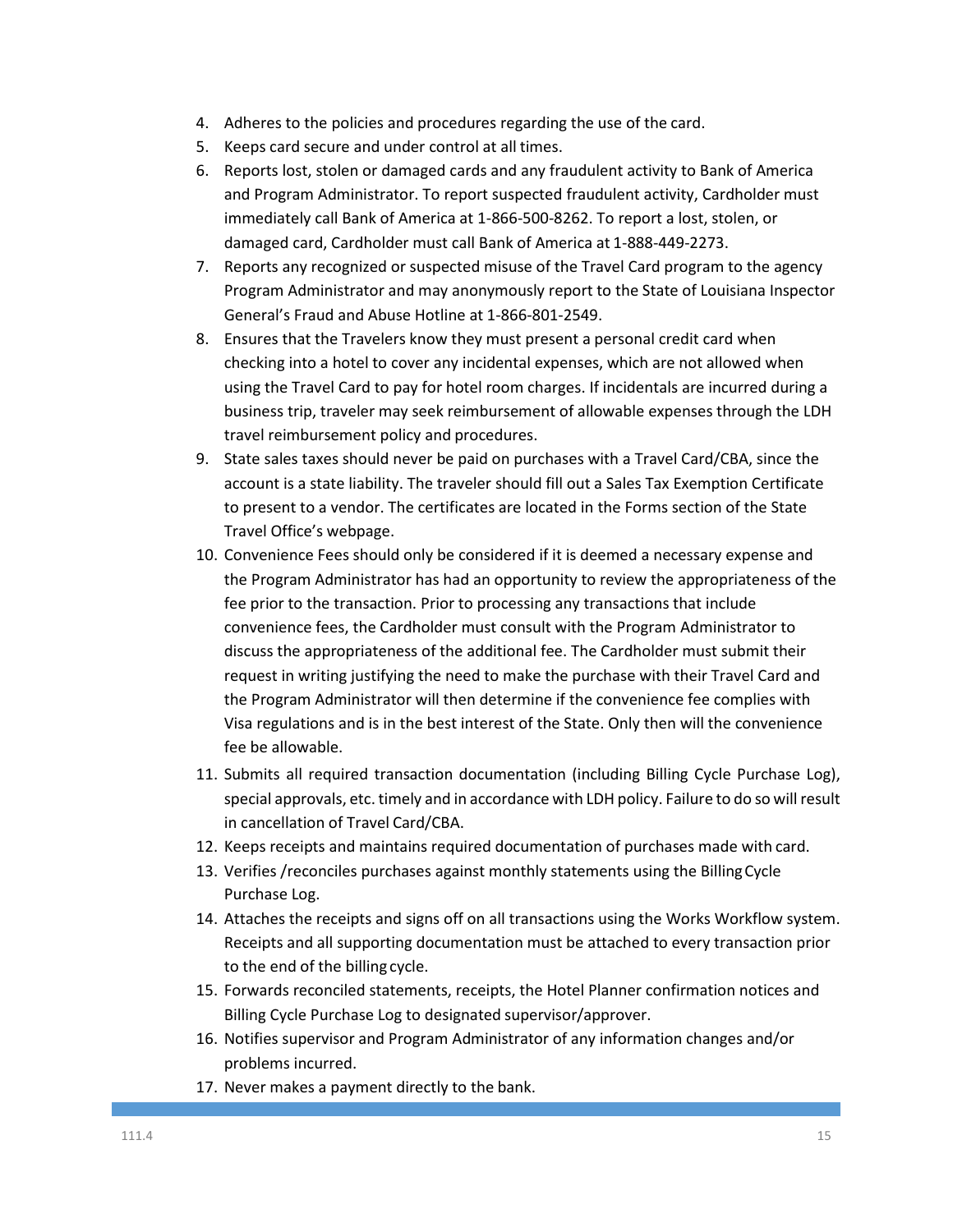- 18. Never accepts Cash in lieu of credit to the Travel Card or CBA account.
- 19. Immediately notifies the Travel Administrator when the Approver is exiting the agency or if the Approver is going to be replaced.
- 20. Obtains, reviews and understands the PPM49, the State Liability Travel Card and CBA Policy and LDH's travel policies.
- 21. Immediately reports any fraud or misuse, whether actual, suspected or personal charges to the Program Administrator agency head and other personnel/agencies as required.
- 22. Must submit justification to the Program Administrator for all cards not utilized within a 12 consecutive month period that are deemed necessary by agency, otherwise account will be cancelled.
- 23. Uses Travel Card for official state business only. No personal use. Travel Card is limited to the person whose name is embossed on the card or the person assigned as the CBA accountholder/authorizer. The Travel Card shall not be used to pay for another or loaned to another person to pay for official or non-official business expenses.
- 24. Annually completes both the state and internal LDH required training on policies and procedures and sign the Cardholder Agreement Form – Travel Card (Attachment B), Policy Acknowledgment Form (Attachment I), and obtains annual Cardholder certification through the State's online certification training program by receiving a passing grade of at least 90, with original documentation given to agency program administrator and a copy kept on file with the approver. Proof of completion of internal agency training and all forms completed must be forwarded to the program administrator.
- 25. The Cardholder, CBA Accountholder is to **never**:
	- a. Loan to another person or use to pay for another person's expenses without prior approval from the Office of State Travel.
	- b. Give account number or PIN to any individual other than the merchant with which a purchase is being made.
	- c. Include the full Travel Card account number in emails, faxes, reports, memos etc. If necessary, use of the last four or eight digits is allowed. In the event that using the full account number is necessary to make hotel reservations, caution should be exercised by the agency to ensure that the full account number is used in a secure environment with a valid hotel or hotel booking website and never filed with the entire account number. Caution should be made to blackout the account number on documentation placed in the maintenance file, and/or any documentation sent to Fiscal.
	- d. Send a copy of the Travel Card if requested by a merchant. If this is required for payment, then the cardholder must use another form of payment other than the State Liability Travel Card.
	- e. Use an individual Travel Card for personal, non-business expenses for any reason.
	- f. Pay State sales taxes, especially for hotel, Enterprise in-state vehicle rentals, and Park-N-Fly parking charges when using the Travel Card, since it is a state liability. (See Section XIII regarding sales taxes)
	- g. Use the Travel Card to access or attempt to access cash under any circumstances.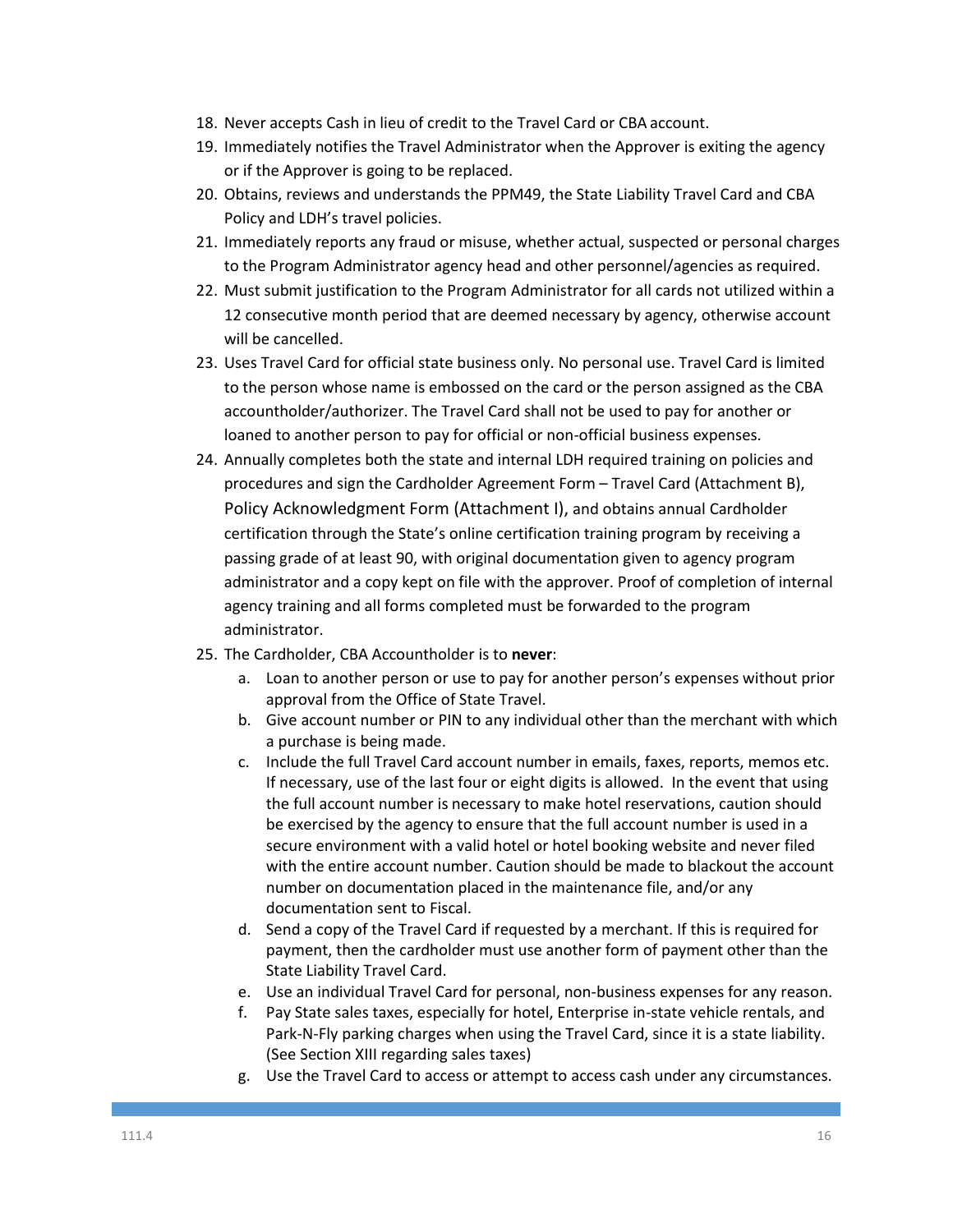- h. Accept cash, gift cards or store credit in lieu of a credit to the Travel Card account.
- i. Use the Travel Card for Incidentals. Traveler must present personal credit when checking into a hotel to cover any incidental expenses. If incidentals are incurred during a business trip, traveler must be reimbursed through the agency's travel reimbursement policy and procedures including the travel expense, BA12, process.
- j. Avoid procurement or payment procedures.
- k. Purchase alcohol, food, travel expenses or entertainment services without obtaining prior written permission from the Office of State Travel. If requested and approved, all travel expense transactions must be in accordance with the current State Liability Travel Card and CBA Policy and current PPM49 guidelines. The only exceptions are vehicle rentals. See Section I.A Office of State Travel Responsibilities.
- l. Purchase Fuel or vehicle maintenance.
- m. MAKE A PAYMENT DIRECTLY TO THE BANK in the event that an unauthorized charge is placed on the individual's State Liability Travel Card. Making a payment directly to the bank will cause the monthly statement billing file to be out of balance, and the agency will have to determine the cause. Ultimately, it will be determined that a personal payment was made. In order to avoid this situation, report any unauthorized charges to the agency's program administrator immediately, along with decision on how the funds will be reimbursed back to the agency.
- 26. Notifies the agency's program administrator if use of a card has changed and lower or higher limits are necessary.
- 27. Agrees to complete an exit interview with supervisor/approver and return the Travel Card immediately upon request or upon separation from the agency. Cardholder should discontinue use of the purchasing card immediately upon notification of separation. This will allow sufficient time for receipts to be submitted and for outstanding charges to be processed before leaving employment. Failure to do so may result in charges not being reconciled.
- 28. Notifies the Program Administrator immediately when anticipating and/or prior to an extended leave of absence. Ensure that all transactions have been reconciled and signed by both the cardholder and approver. Ensure that the account has been suspended until the cardholder returns to work. Types of extended leave would include maternity leave, family medical leave, medical leave, military obligations, sabbaticals, etc. Upload supporting documentation, sign off on any pending transactions and submit the monthly log immediately upon return in case of extended leave of absence.
- 29. Cardholders must enter comments and/or line item descriptions for each transaction. This allows program administrators, auditors, and other third parties more oversight of transactions. Comments should include the purpose of the purchase, for whom the purchase was made, and other relevant information to allow outside parities to determine that the expense was business-related.
- 30. It is the cardholder's responsibility to obtain itemized original receipts and any other documentation. Original documentation is required for all purchases and credits regardless of the order method. For items such as registrations, where the vendor does not normally generate a receipt or packing slip, a copy of the ordering document may be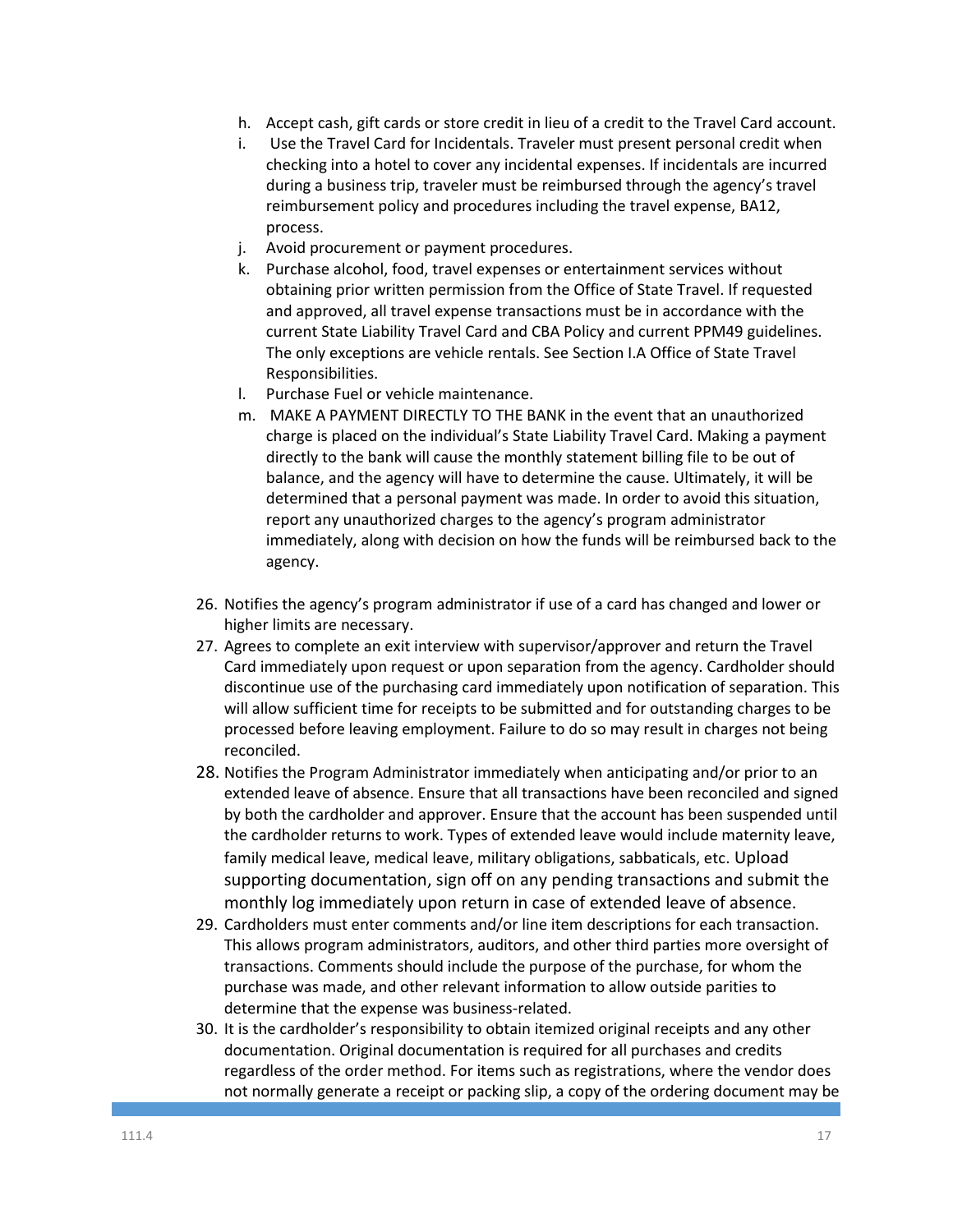used. Acceptable documentation must include a line description, with full description, not a generic "general merchandise" description, and line item pricing for the purchase. Electronic receipts are allowed if they are un-editable and are maintained in compliance with the agency retention policy. For internet purchases, the printout of the order confirmation showing the details, or the shipping document if it shows what was purchased, the quantity and the price paid suffice for the itemized receipts.

- 31. Cardholders must upload and attach a copy of the invoice or receipt and any other relevant documentation (e.g. email correspondence, TA's) to the applicable single transaction in Works Workflow and not one upload for multiple transactions. Attachments must meet the following requirements:
	- a. Be a PDF document
	- b. Be legible (e.g. not too dark, not too light)
	- c. Contain copies of all pages of invoices or other documents.
- 32. Cardholder must add accounting codes to the General Ledger segments in Works.
- 33. Cardholders must sign off on all transactions in Works before the monthly credit limit will refresh.
- 34. All receipts must give an itemized and detailed description of the purchase and must include at a minimum:
	- a. Merchant Name
	- b. Date of Purchase
	- c. Description (a receipt description, which only states "Miscellaneous", or "Merchandise", or only includes a vendor's stock or item number, is not acceptable).
	- d. Unit price and quantity
	- e. Transaction total

# **VI. ACCOUNTHOLDER ENROLLMENT AND RESPONSIBILITIES**

**A.** An Accountholder Travel Card Enrollment/Change Form (Attachment A) must be completed and signed by the employee. The Accountholder Enrollment/Change Form must be approved by the supervisor and the Appointing Authority for each prospective Accountholder. Cards can only be issued in the name of State of Louisiana employees. CBAs are issued in the name of the agency. Any changes to the CBA require the resubmittal of the Accountholder Travel Card Enrollment/Change Form and all the appropriate signatures must be obtained on the form before any changes will be made by the Program Administrator.

The enrollment/change form is forwarded to: Travel Card Program Administrator LDH Division of Fiscal Management P.O. Box 91117 (Messenger- Bin #29) Baton Rouge, LA 70821 (225) 342-2496

**B.** The Appointing Authority and the Program Administrator will review and approve/deny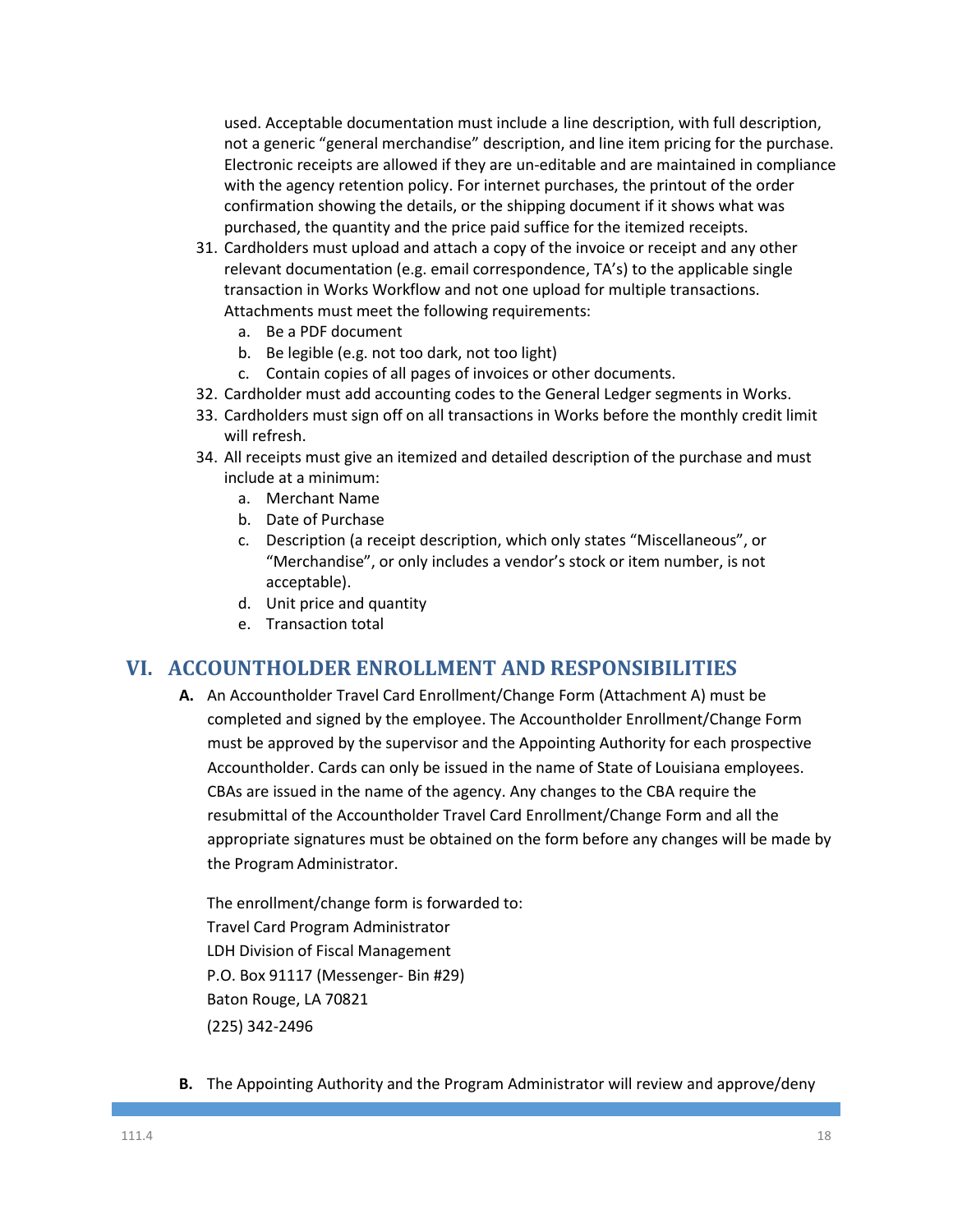the request for a new card or CBA. The Program Administrator will notify the employee via email whether the request has been approved or denied.

- **C.** For approved requests, the Program Administrator will contact the accountholder for training when the new card has been received or the CBA has been opened. The prospective accountholder and his/her supervisor must complete annual LDH training, State Travel training, and sign a Cardholder Agreement Form – Travel Card (Attachment B) before receiving and using the travel card. If the supervisor/approver has completed training for another employee, it is not necessary that they complete it again.
- **D.** CBA Accounts/Travel cards are not transferable. Use by anyone other than the accountholder is PROHIBITED. The only person authorized to use the card is the person whose name appears on the face of the card, or in the case of a CBA, the designated Accountholder. A transaction can only be signed by the Accountholder.
- **E.** The Accountholder is responsible for returning the Travel Card to the Program Administrator upon termination of employment. This card must be cut in half and forwarded to the Program Administrator. The Program Administrator must be notified immediately of the accountholder's termination. The accountholder should notify the Program Administrator, but in cases where they cannot, the approver is responsible for notifying the Program Administrator. Accountholders who transfer to new positions in the same section and require the use of the card as part of their new duties should continue to use the same card. Accountholders of Travel Cards who no longer require a card for their new positions must cancel their cards. Accountholders of CBAs shall submit written notification of their last day of employment in their section/department to the Program Administrators. A change must be reported on the Accountholder Travel Card Enrollment/Change Form (Attachment A) and submitted to the Program Administrator.
- **F.** It is the Accountholder's responsibility to safeguard the card and/or account numbers at all times. Cards must be kept in secure locations and account numbers should not be written where they can easily be seen by others. If an Accountholder discovers charges on the monthly billing statement that he or she cannot verify, the Accountholder must immediately notify the Supervisor and Program Administrator.
- **G.** If the card is lost, stolen or damaged, the Accountholder must immediately notify Bank of America at 1-888-449-2273 and the Program Administrator at 225-342-4163 after reporting the incident to the bank. If the card is located after it was reported lost or stolen, it must be destroyed by cutting it in half. Both halves of the card must be forwarded to the Program Administrator.
- **H.** Whenever information contained on the Accountholder Travel Card Enrollment/Change Form changes, the Accountholder must submit the changes to the Program Administrator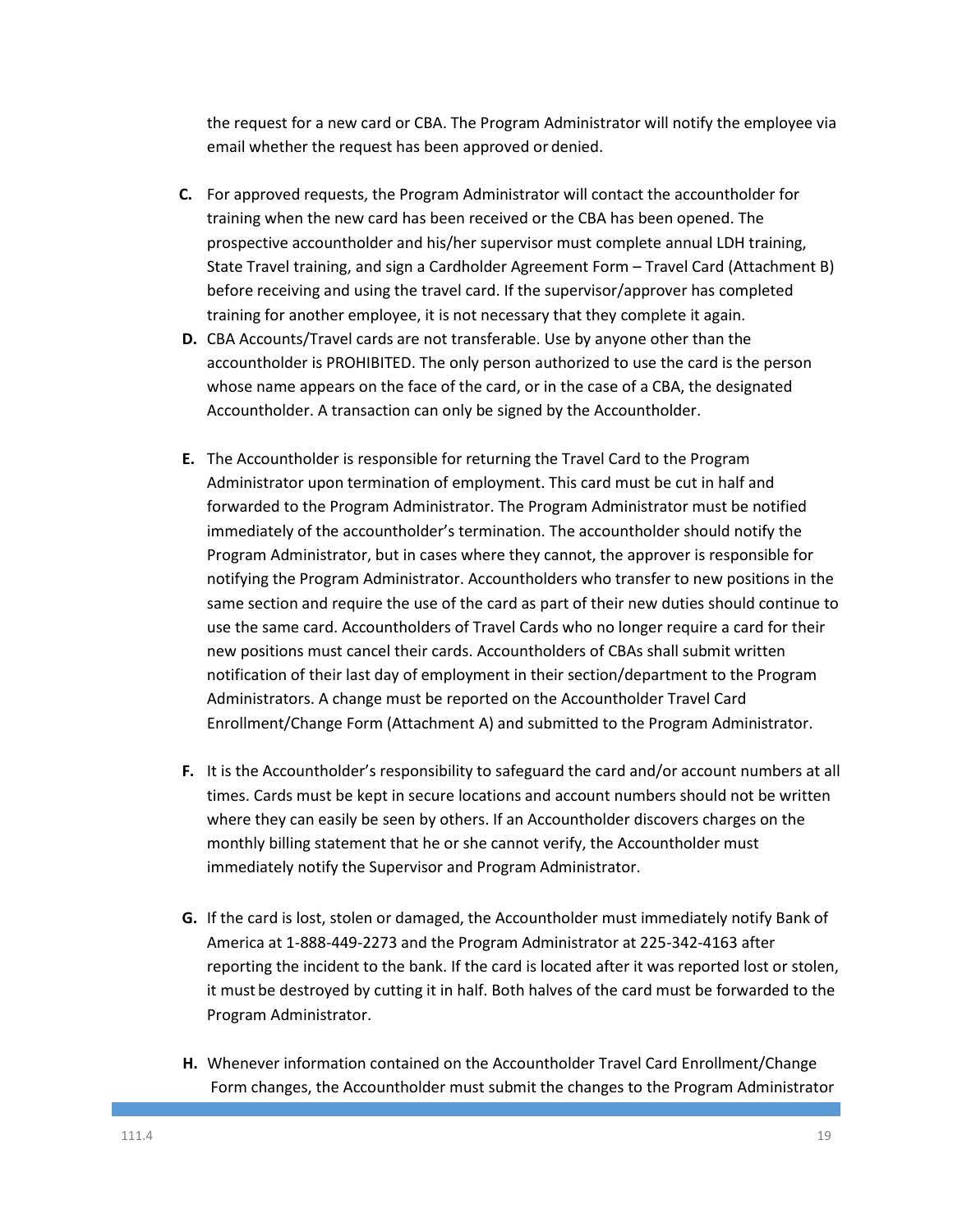with the appropriate box checked and section completed on the form.

**I.** Resort fees are **not** allowed unless attending a conference and/or if a traveler is staying in a city where all hotels are charging a resort fee. When making a hotel reservation even through Hotel Planner, the traveler must inquire about resort fees. If the hotel discloses there may be a resort fee accessed with the traveler's stay, the traveler can choose to stay at a different hotel. If a resort fee is charged even after the fact, it will be the **traveler's responsibility** to pay the resort fee. **This information must be communicated to the traveler.**

### **VII. ALLOWABLE STATE LIABILITY TRAVEL CARD TRANSACTIONS**

Merchant Category Codes (MCC) have been developed and encoded into each card. These codes authorize the types of goods and/or services for which individual cards may be used (e.g., airfare). The following transactions are valid, allowable MCC codes that have been encoded into each card:

- **A.** AIRFARE- Airfare must be charged on Travel Cards/CBAs. It must not be charged on a traveler's personal credit card.
- **B.** STATE CONTRACTED TRAVEL AGENCY FEES
- **C.** REGISTRATION FOR CONFERENCE/WORKSHOPS- Travel Cards/CBAs may not be used for Membership Dues. Conference registration fees must be charged on Travel Cards/CBAs. They must not be charged on a traveler's personal credit card.
	- 1. Online accounts such as PayPal, etc. can be used as these are sometimes used for conference registrations. The cardholder must create a standalone business account or registration and must not be combined with an individual's personal account. The user ID and password must be available for the Program Administrator/Accountant if requested.
- **D.** HOTEL/LODGING- Hotel/lodging must be charged on an individual Travel Card or a CBA. It must not be charged on a traveler's personal credit card.
- **E.** RENTAL CAR- All vehicle rentals must be charged on an individual Travel Card or a CBA. They must not be charged on a traveler's personal credit card.
- **F.** PARKING- Can be charged on an individual Travel Card or CBA with hotel/lodging stay only and must be combined on hotel/lodging invoice and Park-N-Fly Parking.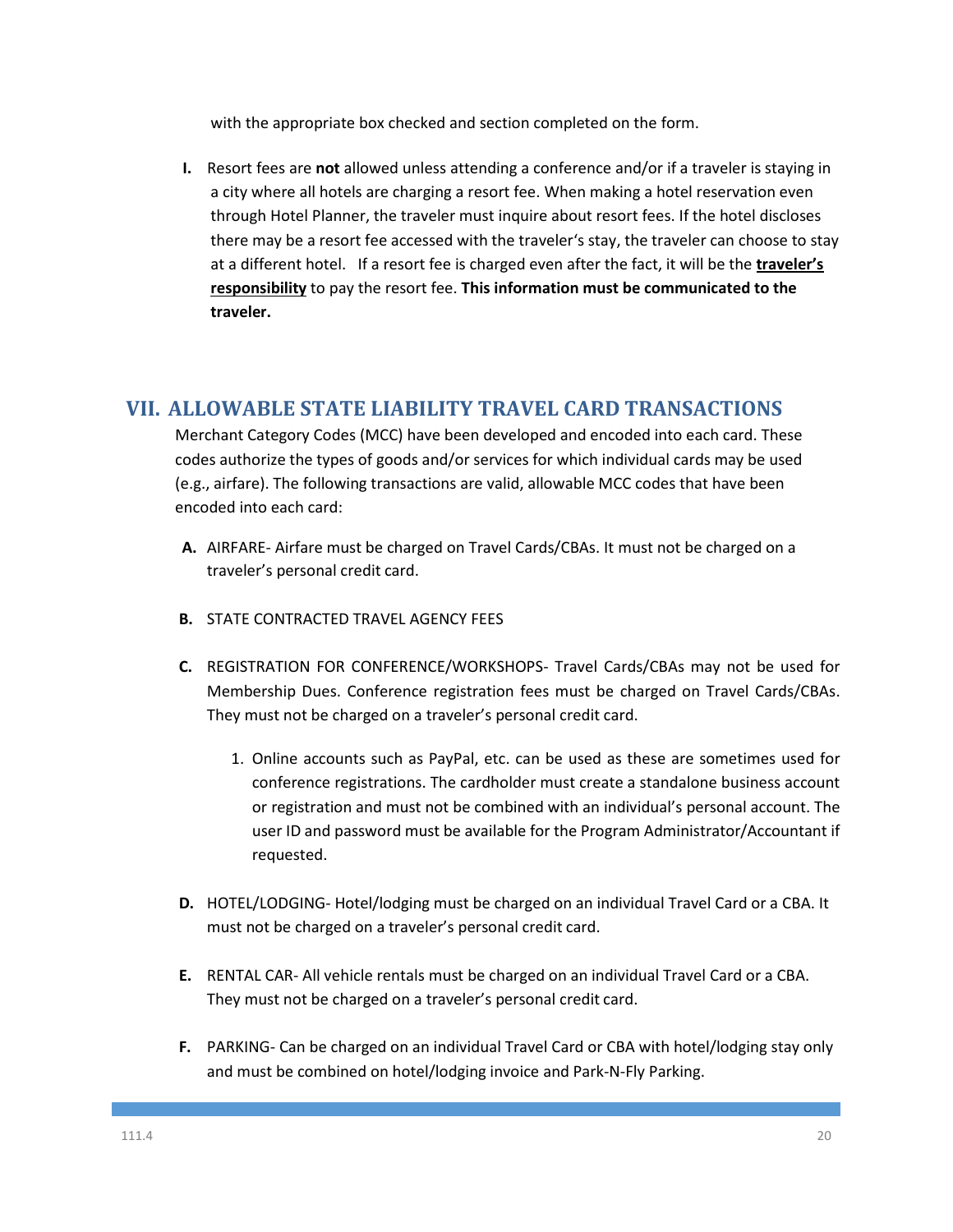- **G.** INTERNET SERVICES Can be charged on an individual Travel Card or CBA with hotel/lodging stay only and must be combined on hotel/lodging invoice.
- **H.** SHUTTLE SERVICES- This **must** be prepaid prior to trip in order to be charged on an individual Travel Card or CBA. Not for individual group transportation during a business trip (e.g., taxi, bus, etc.) without approval from the Office of State Travel. **(Note)** Not all vendors can accept prepayments.
- **I.** Tolls in conjunction with the contracted vehicle rental.

## **VIII. PROCEDURES FOR USING THE TRAVEL CARD**

STANDARD TRAVEL RULES AND REGULATIONS AND INTERNAL TRAVEL PROCEDURES WILL REMAIN THE SAME. THE TRAVEL CARD IS A TOOL USED TO ASSIST EMPLOYEES IN PAYING FOR SPECIFIC, HIGHER COST TRAVEL EXPENSES INCURRED DURING TRAVEL FOR OFFICIAL STATE BUSINESS. USE OF THE TRAVEL CARD DOES NOT EXEMPT ANY CURRENT REQUIREMENT AND/OR ALLOWANCES IN PPM49, INCLUDING THE TRAVEL AUTHORIZATION/EXPENSE FORMS WHICH MUST BE COMPLETD FOR ALL NON-ROUTINE TRAVEL, CONFERENCES AND OUT-OF-STATE TRAVEL, AS WELL AS TRAVEL POLICIES, RULES AND REGULATIONS, LOUISIANA STATUTES, OR EXECUTIVE ORDERS.

- **A.** The Travel Card can be used for official state travel use only. **NO PERSONAL USE.**
- **B.** The accountholder must obtain necessary approvals to travel.
- **C.** When making purchases in person, the accountholder must sign the charge receipt and retain the customer copy or proper documentation of the purchase. Accountholder should be certain that the total amount of the purchase does not exceed the card's single transaction dollarlimit.
	- 1. State sales tax should not be charged on card purchases. The traveler should remember to present a completed Sales Tax Exemption Certificate to each vendor to prevent state sales taxes from being included in the charges. The certificates are located in the Forms section of the State Travel Office's web page.
- **D.** Included in each accountholder's procedures packet are documents to be used as tools to educate vendors regarding the tax-exempt status of purchases made with the Travel Card. The State of Louisiana Tax Sales Tax Exemption Certificates (Attachments F and G) can be duplicated as necessary and may be presented to vendors to ensure that tax is not charged.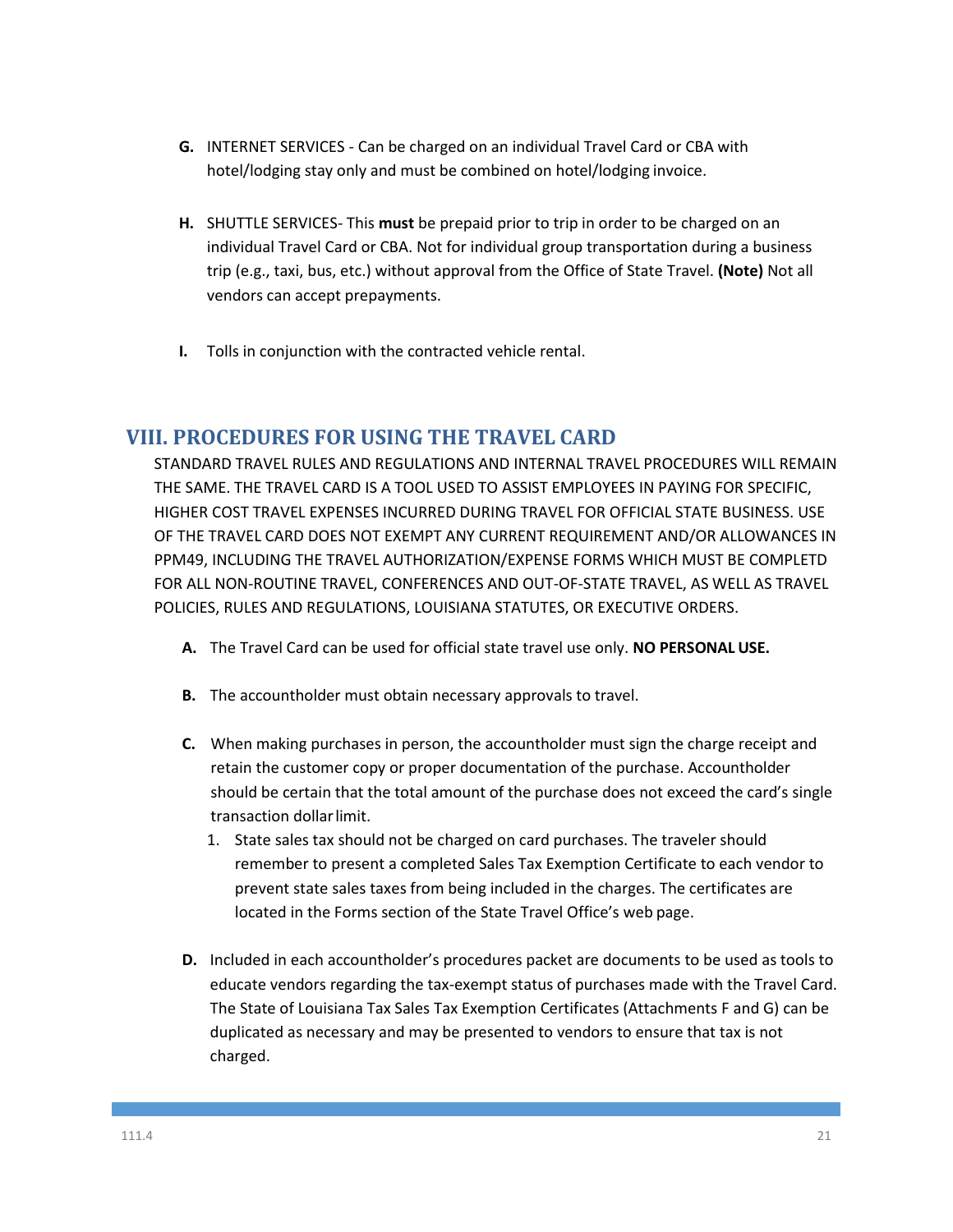- **E.** When making a purchase other than in person (e.g., via telephone, computer, mail order, etc.), an accountholder should give the merchant the account number and tax-exempt number (both of which are embossed on the card).
- **F.** For items such as conference/workshop registrations, where the vendor does not normally generate a receipt or packing slip, a copy of the ordering document may be used by the accountholder to document the purchase.
- **G.** Accountholder must maintain records of all transactions (telephone, computer, mail order, etc.) or internal support documentation, such as Travel Authorization forms, copies of conference materials (including conference registrations form, etc.) to facilitate monthly reconciliation.
- **H.** Accountholder must allocate and sign off on all card transactions and scan receipts for all transactions in the Works Workflow system no later than the  $11<sup>th</sup>$  of each month. The accountholder's approver must sign off electronically on all transactions no later than the 12<sup>th</sup> of each month. Note: Failure by the accountholder and/or approver for each Travel Card/CBA to comply with these allocations and sign off procedures will result in temporary suspension of the card. If the card is reinstated and the accountholder and/or approver fail to comply, the card will be permanently revoked. If it is subsequently determined that the accountholder should be issued a new card, the Assistant Secretary of the agency must submit a written request for issuance of a new card which includes an explanation of the remedy which has been put in place to ensure future compliance.
- **I.** LDH will maintain a permanent file of all card purchases supporting documentation in accordance with state laws. This documentation is subject to review by the Legislative Auditor and other duly authorized auditors.
- **J.** The Travel Card shall not be used:
	- 1. For personal use.
	- 2. To access cash.
	- 3. For incidentals.
	- 4. For gift cards/gift certificates.
	- 5. For purchases of alcohol.
	- 6. For entertainment services without prior approval from the Division of Administration-Office of State Procurement.
	- 7. For purchases of food.
	- 8. For fuel on state vehicles or vehicle rentals.
	- 9. Single purchases shall not be artificially divided to avoid the Single Purchasing Limit or procurement procedures.
	- 10. Resort fees (See PPM 49 S1506 pg. 25 Section C,6).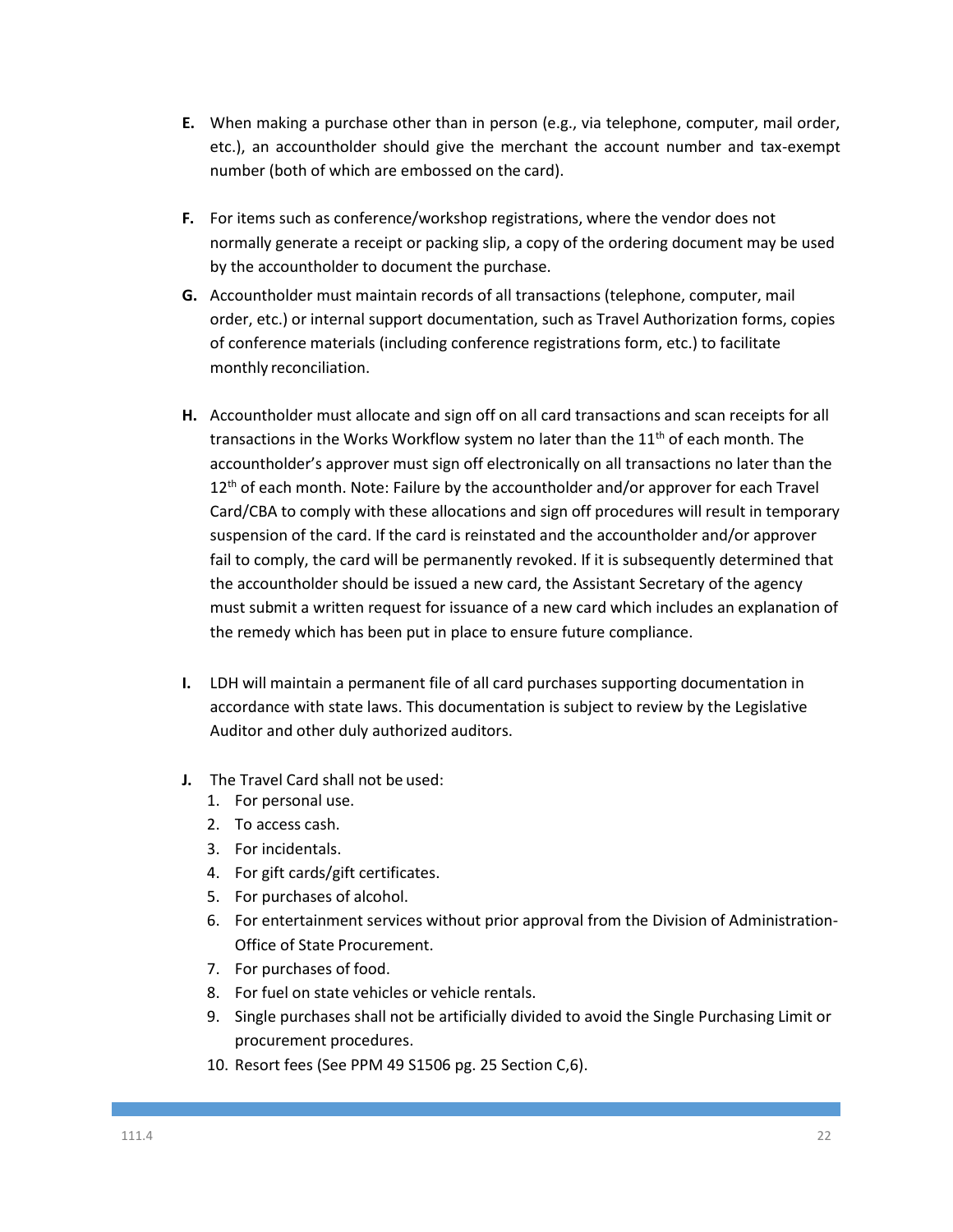# **IX. PAYMENTS, RECONCILIATION, POST AUDIT REQUIREMENTS**

The agency will ensure that necessary procedures and controls are in place for prompt payment, reconciliation and cost distribution of charges and credits. Program Administrators will conduct post audits of accountholder transactions to monitor appropriate use while verifying that purchases are made in accordance with the State Liability Travel Card and CBA Policy, all current purchasing policies, rules and regulations, mandates, Louisiana Statutes, Executive Orders, internal agency policies and procedures and/or PPM49. The program administrator(s) are responsible for securing and archiving transaction data as required by the business operations of the agency. If an accountholder has an extended absence, the Program Administrator will change the accountholder's profile to a \$1 limit. Any card not utilized for 12 consecutive months will be cancelled, unless Office of State Travel has granted approval based on the justification provided by the agency.

- **A.** Bank of America will send a monthly paper statement to each accountholder. The Program Administrator and the accountholders will review the Billing Cycle Purchase Log and reconcile it with purchases listed on the paper statement.
- **B.** The statements will be sent within five (5) days of the close of the billing cycle (8<sup>th</sup> ofeach month). The electronic Works reports are available daily.
- **C.** Payment will be made electronically to Bank of America by the Office of Statewide Reporting & Accounting Policy (OSRAP) by the 28th of each month. NOTE: Payment will be made on the 28<sup>th</sup> of each month regardless of the status of the reconciliation process.
- **D.** The Statement Billing File will be used to create a P4 document (payment voucher) and interface to AFS (Advantage Financial System). The document will use the accounting codes allocated by the accountholder each cycle. The interface will automatically create a P4 document each month. No action is required for payment.
- **E.** The P4 document will override budget checks and cash checks in AFS to produce an electronic file transfer (EFT) to be sent to Bank of America.
- **F.** The paper statements from Bank of America will be mailed directly to each accountholder at the address given at the time of issuance within five (5) days of the close of the billing cycle  $(13<sup>th</sup>$  of each month). The accountholder must reconcile purchases made during the billing cycle by matching the statement to the accountholder's support documentation. The documentation will be reviewed and certified by the accountholder as received or reported as a disputed item. The accountholder shall allocate transactions with the appropriate accounting distribution information (organization code, object code, reporting category if applicable) in the Works Workflow Allocation system by the  $11<sup>th</sup>$  of the month and send statement and backup to the supervisor/reviewer. IF A CHARGE OR CREDIT DOES NOT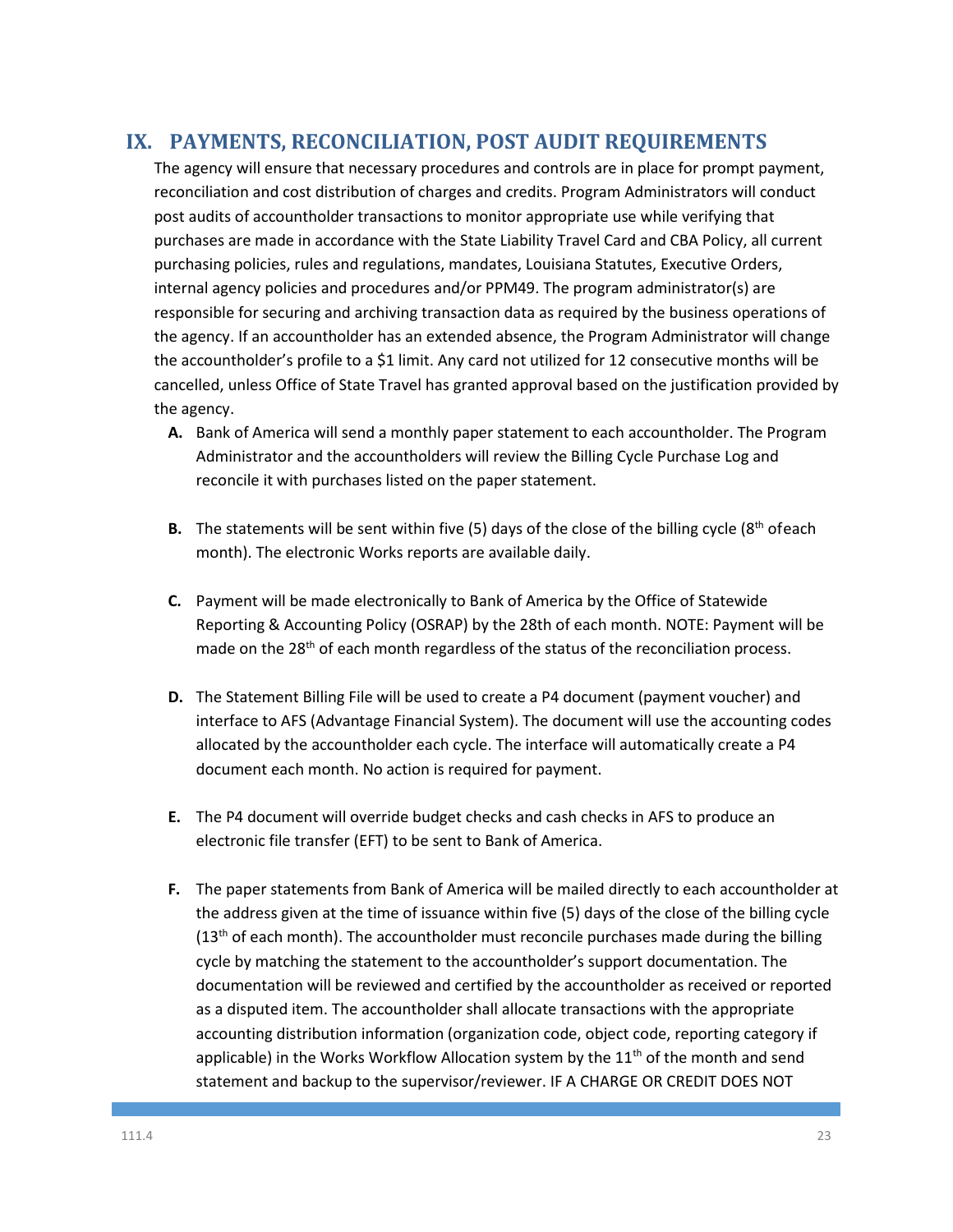APPEAR ON THE STATEMENT WITHIN 60 DAYS AFTER THE ORIGINAL CHARGE OR CREDIT WAS MADE, THE ACCOUNTHOLDER MUST NOTIFY THE PROGRAM ADMINISTRATOR. All statements must be forwarded to the Program Administrator no later than the last day of the month following statement close.

- **G.** The supervisor/reviewer must review the information and documentation submitted by the accountholder. Reviewer must verify:
	- 1.That acceptable documentation exists to support each purchase and/or credit,
	- 2.That purchases are for official state business, and
	- 3.That purchases comply with appropriate rules and regulations.

The supervisor/reviewer shall sign the statement certifying his review and approval. Documentation must be forwarded to the Division of Fiscal Management. NOTE: If the approver determines that personal or unauthorized charges are made on the card, approver must notify HR and appropriate disciplinary steps shall be taken to resolve the misuse/abuse of the card.

- **H.** Failure by the accountholder and/or approver for each Travel Card/CBA to comply with all procedures defined in this policy will result in temporary suspension of the card. If the card is reinstated and the accountholder and/or approver fail to comply, the card will be permanently revoked. If it is subsequently determined that the accountholder should be issued a new card, the Assistant Secretary of the agency must submit a written request for issuance of a new card which includes an explanation of the remedy which has been put in place to ensure future compliance.
- **I.** It is the agency's responsibility to not only review the data gathered, but to make certain that transactions are for a business purpose and have a legitimate business need for the cardholder. In the event that a transaction is being investigated, the cardholder must explain and justify the transaction being questioned. Based on the cardholder's explanation, the agency should address the situation accordingly. All backup documentation should be kept together whether printed, on a secured shared drive, flash drive or any other form to consolidate findings and responses in one central location as well as eliminate loss of information when an employee separates from the agency for any reason. All generated reports showing no transaction activity should be screened printed and kept with reports generating data.
- **J.** Travel Card Program Auditing Reports contain a list of reports created for agencies to use for monthly audit requirements of this program through Works and Visa IntelliLink. Some reports are required to be generated and reviewed at least once a month, while others have been created and designed as added value to assist in policy compliance. Although all of the reports are not required monthly, agencies are strongly encouraged to determine which of the reports are of the most value to them and should consider rotating them, at a minimum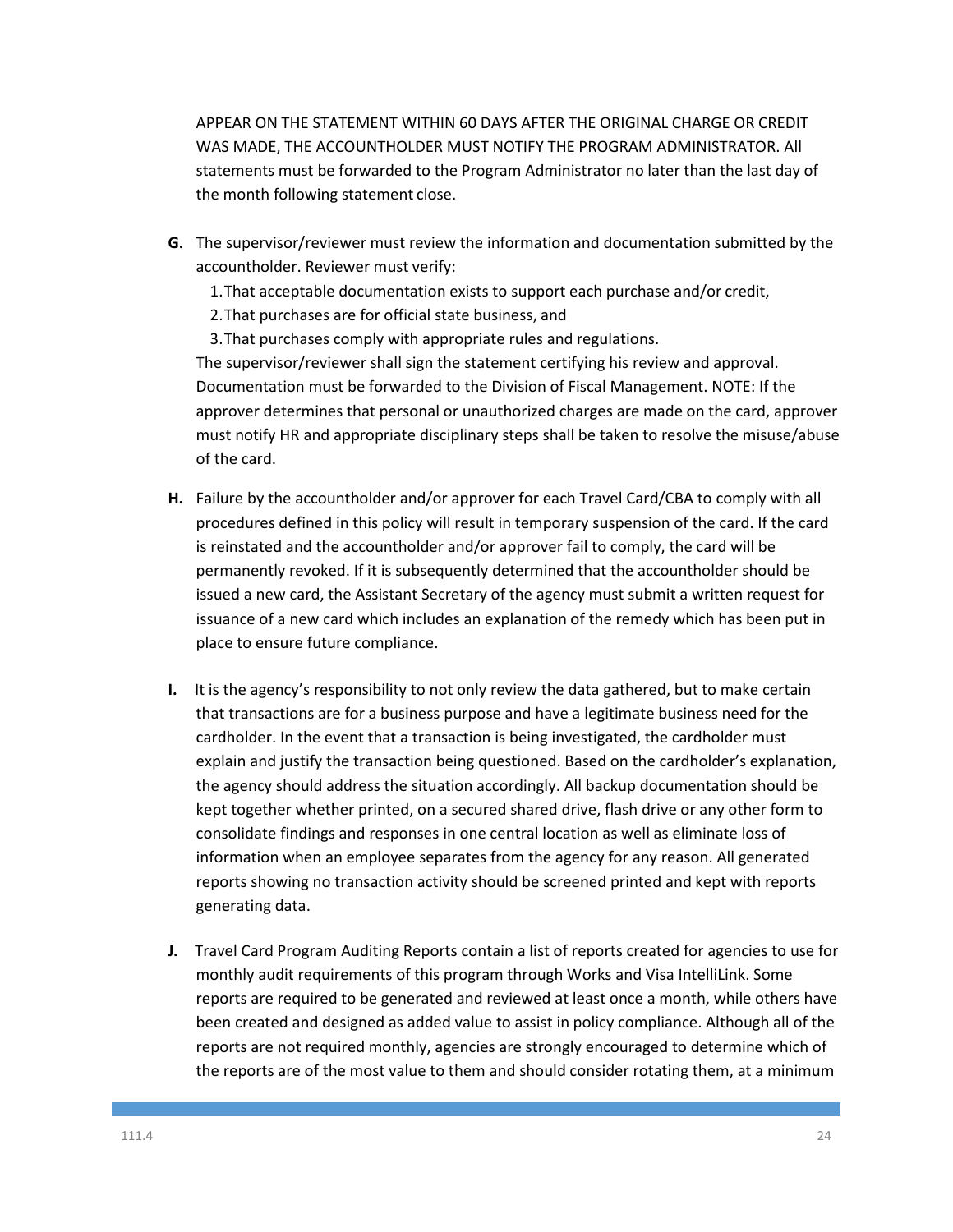every other month.

- **K.** All documentation/findings/replies including printed copies of reports generating no data, resulting from the monthly audit of Travel Card transactions, are to be maintained by Program Administrator in Travel manager's office.
- **L.** Monthly reviews and inquiries, requested from the Office of State Travel, Division of Administration auditors, etc., to agency program administrators, must be answered in the time specified in the request. The certification will indicate that the program administrators have generated the required reports, all requirements listed in the policy have been completed, and necessary findings have been investigated, documented and handled appropriately.
- **M.** In addition, reports shall be used as a tool to assist the agency program administrator/agency with determining which cardholders may need a refresher training course, re-certification of the state's online training, counseling, cancellation of card, due to inaccuracies, etc., as well as, to determine possible changes to cardholder's limits, profiles, and MCC groups.

# **X. ACCOUNTHOLDER CHARGE DISPUTE RESOLUTION PROCEDURES**

In the event accountholder finds items on the monthly memo statement that do no correlate with retained receipts and supporting documentation, transactions not made by the accountholder, incorrect transaction amounts, or if there is an issue with service or quality, the accountholder's first recourse is to contact the merchant to try to resolve the problem.

- **A.** If the merchant agrees to credit the accountholder's account because an error has been made, the accountholder should check the next statement for the credit.
- **B.** If the problem with the vendor is not resolved, the Statement of Disputed Item (Attachment G) should be completed and mailed or faxed with required enclosures within 60 days from the billing close date (8th of each month) to:

Bank of America- Commercial Card Services Operation P.O. Box 53142 Phoenix AZ 85072-3142 Phone (800) 352-4027 Fax (888) 678-1503

A copy of the dispute form should be faxed to the Program Administrator at (225) 342-4366.

**C.** The amounts charged on all transactions will be paid; therefore, it is important for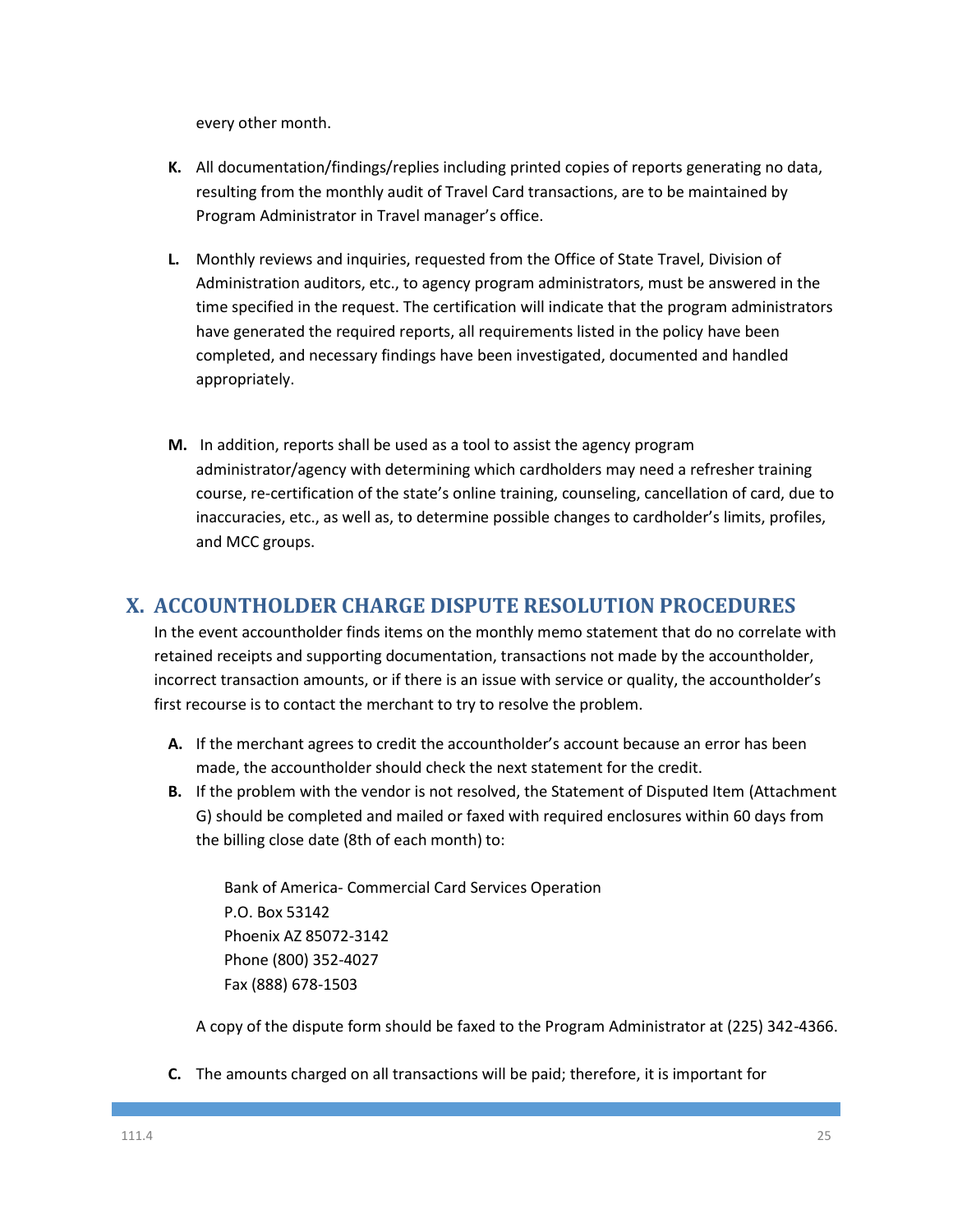accountholder to mark purchasing documentation "DISPUTED". The accountholder should retain a copy of the disputed documentation and follow up on future statements for credits.

- **D.** All disputes must be identified in writing within sixty (60) days of the billing statement. Disputes will then be resolved by Bank of America within one hundred eighty (180) days.
- **E.** Sales tax is not a disputable item. It is the responsibility of the cardholder to ensure that merchants are advised that the purchase is sales tax exempt and provide the tax exemption number.

# **XI.SECURITY**

- **A.** Program participants should never display the Card Account Number, Works and Works Workflow user ID and passwords around their work area.
- **B.** Cardholders should never give the Card Account Number, user IDs or passwords to someone else.
- **C.** Cardholders should never **email** the full account numbers or user ID numbers or passwords or store full account numbers in supporting documentation. In the event that using the full account number is necessary to make hotel reservations, caution should be exercised by the agency to ensure that the full account number is used in a secure environment with a valid hotel or hotel booking website and never filed with the entire account number. Caution should be made to blackout the account number on documentation placed in the maintenance file, and/or any documentation sent to Fiscal.
- **D.** Program participants should secure assigned Works application User IDs. Never share User ID, password or PIN and/or leave work area while logged into the system or leave log-in information lying in an unsecure area.

# **XII. CARD MISUSE AND DISCIPLINARY ACTIONS**

Cardholders, program users, or supervisors/approving officials, auditors or anyone associated with the program who knowingly, or through willful neglect, fail to comply with the requirements may be subject to suspension or termination of account privileges or other disciplinary action, up to and including termination of employment and criminal prosecution to the fullest extent of the law.

#### **A. Fraud Purchases**

- 1. Any use of the Travel Card/CBA which is determined to be an intentional attempt to defraud the state for personal gain or for the personal gain of others is prohibited.
- 2. An employee suspected of having misused the Travel Card/CBA with the intent to defraud the state will be subjected to an investigation. Should the investigation result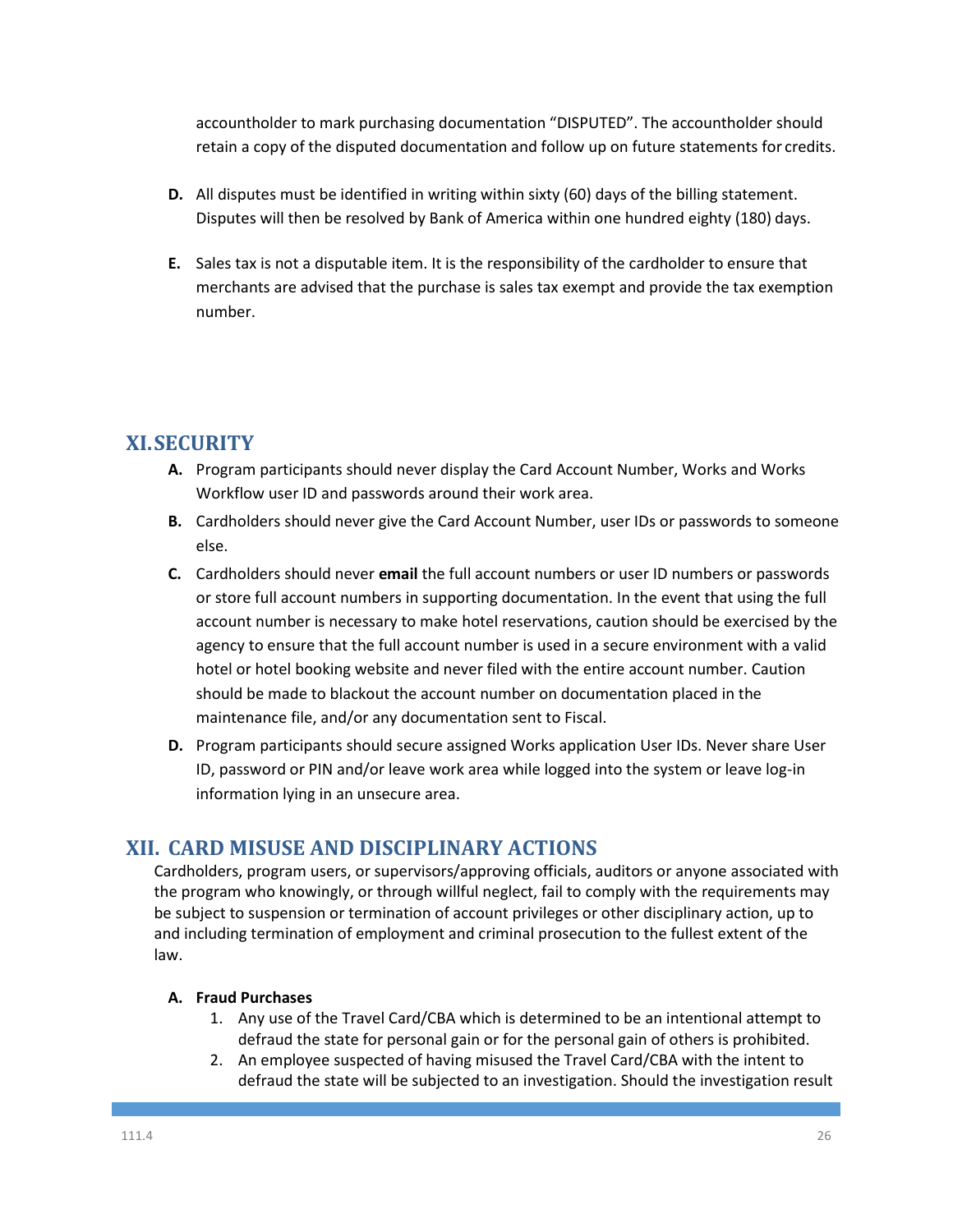in findings which show that the actions of the employee have caused impairment to state service, and should those findings be sufficient to support such action, the employee will be subject to disciplinary action. The nature of the disciplinary action will be at the discretion of the Agency's Appointing Authority and will be based on the investigation findings and the record of the employee. Any such investigation and ensuing action shall be reported to the Legislative Auditor, the Office of Inspector General and the Director of the Office of State Travel. If it is determined that reimbursement of funds should be made, payment should be made as quickly as possible. If the timeframe for repayment exceeds the time frame established legal matters could be pursued.

- 3. Any recognized or suspected misuse of the Travel Card Program should be immediately reported to the agency program administrator and may be anonymously, reported to the State of Louisiana Inspector General's Fraud and Abuse Hotline at 1‐ 866‐801‐2549 or for additional information one may visit [\(http://oig.louisiana.gov/index.cfm?md=pagebuilder&tmp=home&nid=3&pnid=0&pid](http://oig.louisiana.gov/index.cfm?md=pagebuilder&tmp=home&nid=3&pnid=0&pid=4&catid=0) [=4&catid=0\)](http://oig.louisiana.gov/index.cfm?md=pagebuilder&tmp=home&nid=3&pnid=0&pid=4&catid=0).
- 4. Cardholders and other program personnel are prohibited from using the Travel Card and other accounts (e.g. CBA's) for the purchase of any goods or services not directly or indirectly related to official State of Louisiana business. Intentional use of the card for personal purchases will result in disciplinary action, up to and including termination from State employment and criminal prosecution.
- 5. Supervisors or other approving officials who knowingly, or through willful neglect, approve personal or fraudulent purchases are subject to the same disciplinary actions as those making the purchase.

#### **B. NON-APPROVED PURCHASES**

- 1. A purchase made by a State cardholder for which payment by the state is unapproved. A non-approved purchase differs from a fraud purchase in that it is an unintentional misuse of the Travel Card/CBA with no intent to deceive the agency for personal gain or for the personal gain of others.
- 2. A non-approved purchase is generally the result of a miscommunication between a supervisor and the cardholder. A non-approved purchase could occur when the cardholder mistakenly uses the Travel Card/CBA rather than a personal card.
- 3. When a non-approved purchase occurs, the cardholder should be counseled to use more care in handling of the Travel Card/CBA. The counseling should be in writing and maintained in the employee's file for no longer than one year unless another incident occurs. The employee should be made to pay for the item purchased inappropriately. Should another incident of a non-approved purchase occur within a 12-month period, the Agency's Appointing Authority should consider revocation of the Travel Card/CBA.

#### **C. MERCHANT FORCED TRANSACTIONS**

Commercial cards are accepted by a variety of merchants that process transactions only if approved by the issuing bank thereby abiding by the card controls in place. Merchant transactions are processed using one of the 2 steps as follows:

- 1. Merchants process transactions against card controls (MCC, limits, expiration date, etc.) and, if approved, receive an authorization number.
- 2. Merchants submit the transaction for payment from the bank,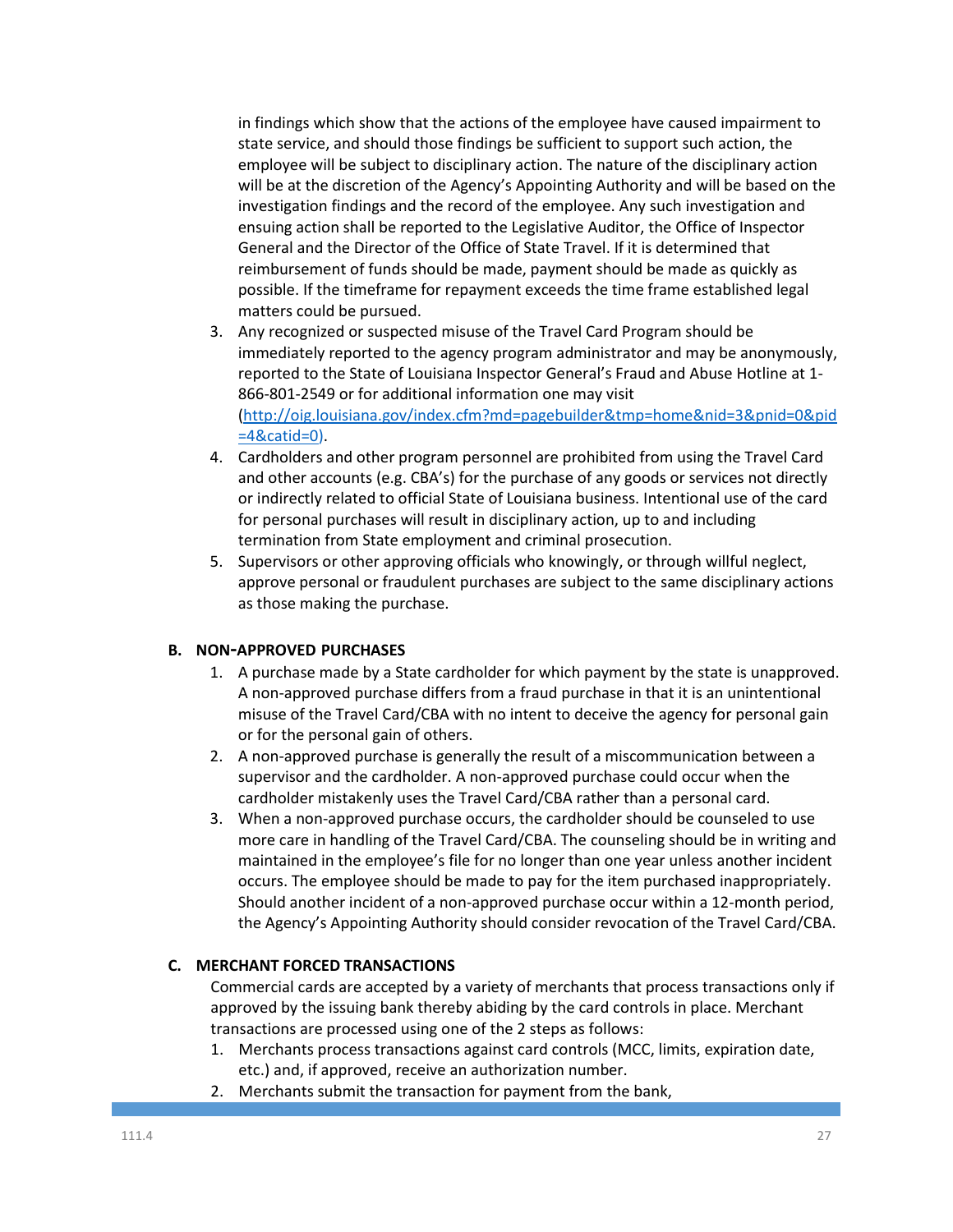- a. In rare instances, merchants will circumvent the authorization process and only perform step 2. This means that the merchant didn't process the transaction against the card controls and therefore did not receive an authorization number.
- b. If this happens, the merchant has forfeited all dispute rights and the transaction can be disputed and unless the merchant can provide a valid authorization number, the dispute will be resolved in the cardholder's favor.

## **XIII.CONVENIENCE FEES**

The decision to use CBA/Travel Card on a purchase that will incur a surcharge or convenience fee should be based on rare and extenuating circumstances such as no other form of payment is accepted, timeliness of payment to avoid late fees, urgency of the needed item or services, lack of other vendors, etc. All purchases that will incur a surcharge or convenience fee must be approved by the program administrator before the purchase is made.

- **A.** Merchants may include a surcharge or convenience fee. VISA and MasterCard have strict merchant guidelines governing the assessment of surcharge fees.
	- 1. The merchant must register with VISA 30 days prior to beginning a surcharge policy.
	- 2. The merchant must provide clear disclosure to the customer.
	- 3. The amount of the surcharge must be listed as a separate item and detailed on the receipt.
	- 4. The surcharge must apply to all credit cards accepted by the merchant
	- 5. The surcharge must be equivalent to the merchant's interchange rate, but cannot exceed 4%.
- **B.** For any charge where the Supplier has charged a surcharge, a cardholder or user should obtain a copy of the acknowledgement letter sent to the Supplier by VISA authorizing the Supplier to impose a surcharge as part of their supporting documentation.
- **C.** Convenience Fees are charged as a flat fee (regardless of the total cost) when purchases are made via one form of payment channel over another – online or by phone vs. in store or by mail.

# **XIV.SALES TAX**

- **A.** Travel Card/CBA charges are a direct liability of the State; therefore, as a rule Louisiana State sales tax should never be charged on card purchases, especially for hotels, Enterprise instate vehicle rentals and Park-N-Fly parking charges. The State of Louisiana tax exemption number is printed on the front of the Travel Card.
- **B.** It is the cardholder's responsibility to ensure that state tax is not charged. Cardholders must make every effort at the time of purchase to avoid being charged Louisiana State sales tax; if in-state sales taxes are charged, it is the cardholder's responsibility to get a credit issued to their card, or the cardholder should be made to reimburse the agency the total amount of the state taxes. Documentation of attempts to obtain credit for any State Sales Tax charged in error must be maintained with the documentation for the transaction where the tax was charged.
- **C.** In the event state sales tax is charged and a credit is warranted, it will be the cardholder's responsibility to have the vendor-merchant (not Bank of America) issue a credit to the cardholder's account.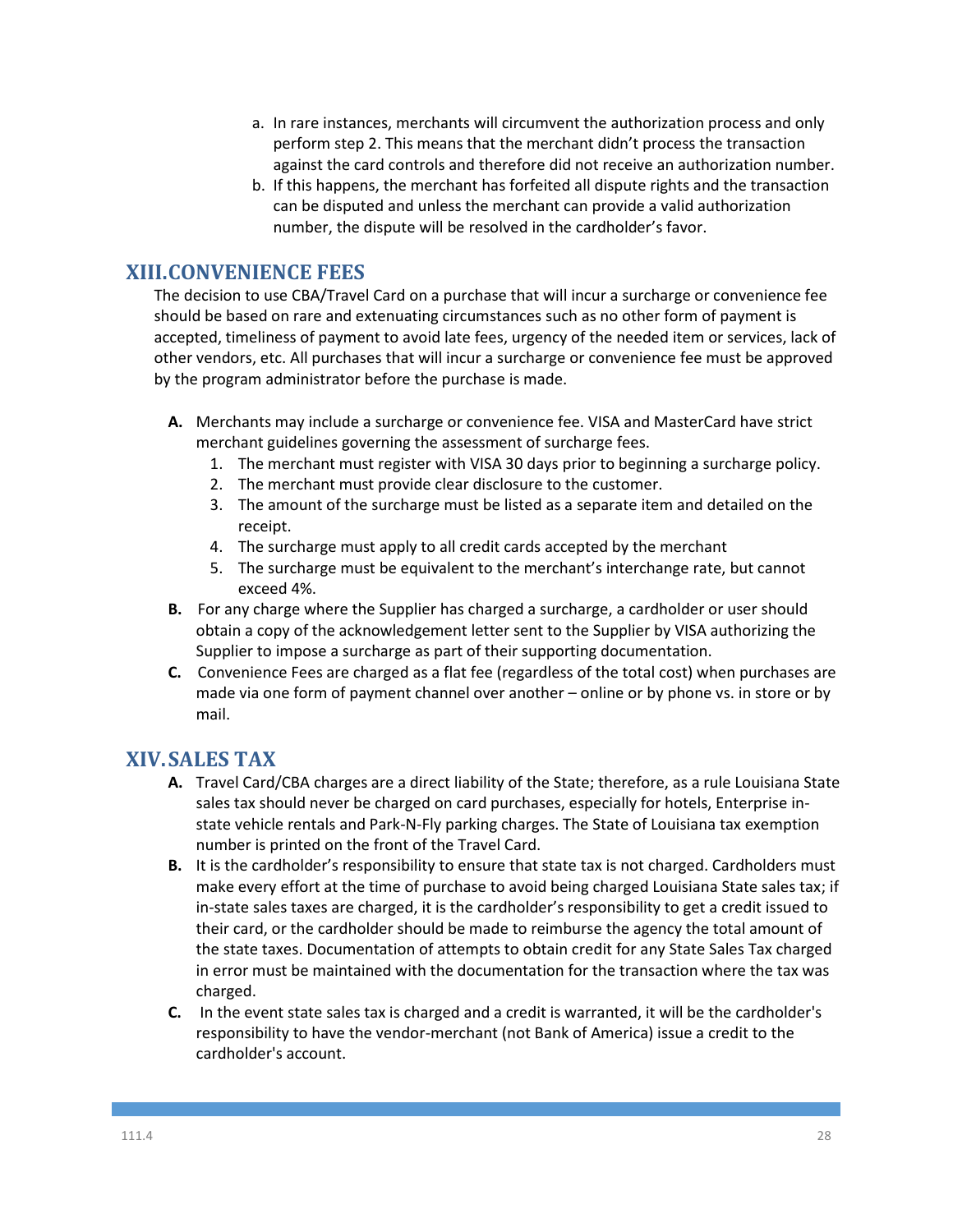### **XV. FORMS**

- **A.** Accountholder Travel Card Enrollment/Change Form (Attachment A)
- **B.** Cardholder Agreement Form Travel (Attachment B)
- **C.** Approver Agreement Form Travel (Attachment C)
- **D.** Administrator Agreement Form Travel Card (Attachment D)
- **E.** Sales Tax Exemption Certificate- Enterprise/Park N Fly (Attachment E)
- **F.** Sales Tax Exemption Certificate- Hotels (Attachment F)
- **G.** Statement of Disputed Item (Attachment G)
- **H.** Missing Receipt Form (Attachment H)
- **I.** Policy Acknowledgement Form (Attachment I)

## **XVI.REFERENCES**

Travel Card Policy Statewide 07012018 PPM49 Louisiana Travel Guide

# **XVII. REVISION HISTORY**

| <b>Date</b>       | <b>Revision</b> |
|-------------------|-----------------|
| February 25, 2016 | Policy created  |
| June 12, 2018     | Policy revised  |
| October 5, 2018   | Policy revised  |
| November 16, 2018 | Policy revised  |
|                   | Policy revised  |